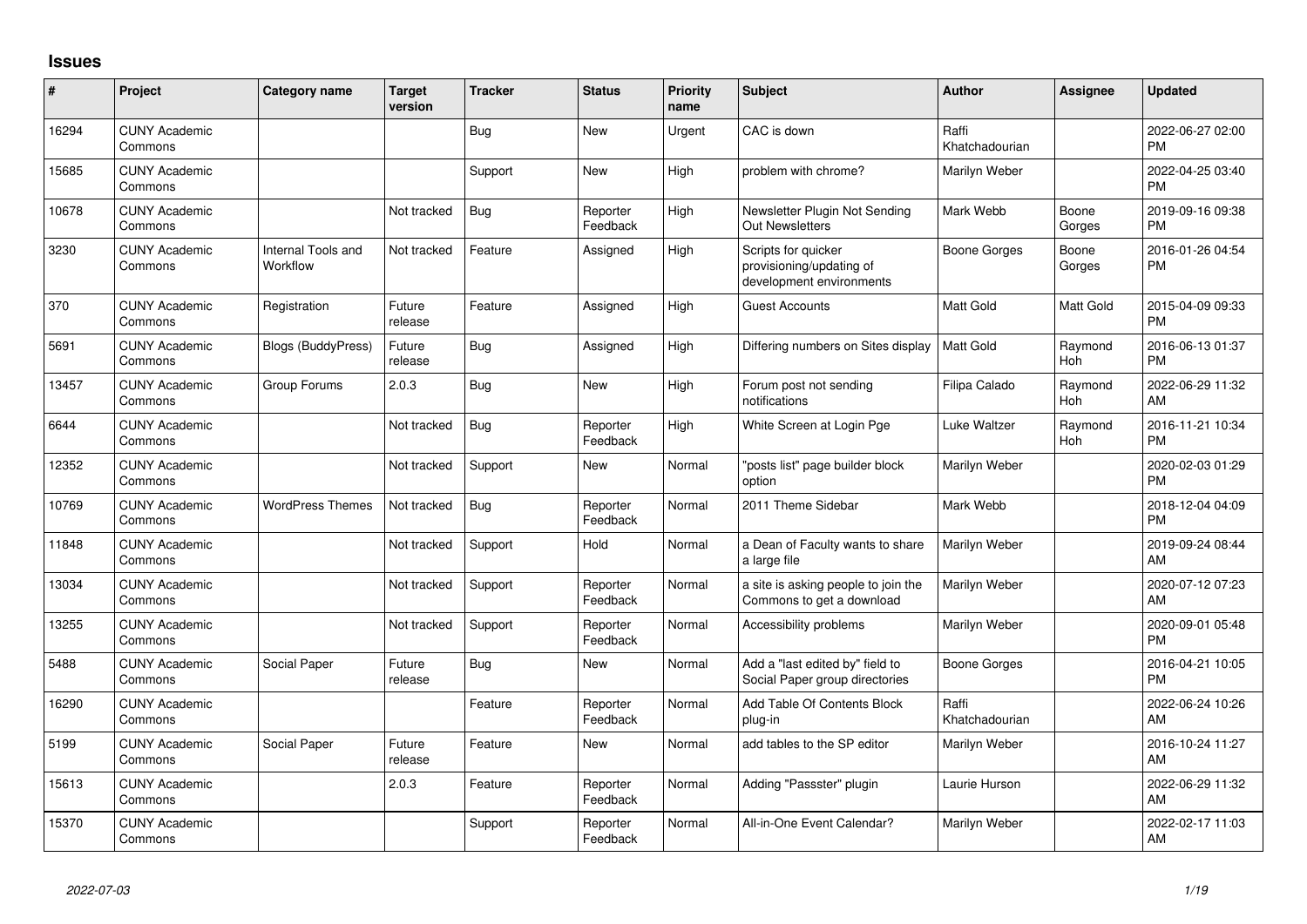| #     | Project                         | <b>Category name</b>       | <b>Target</b><br>version | <b>Tracker</b> | <b>Status</b>        | <b>Priority</b><br>name | <b>Subject</b>                                                       | <b>Author</b>        | <b>Assignee</b> | <b>Updated</b>                |
|-------|---------------------------------|----------------------------|--------------------------|----------------|----------------------|-------------------------|----------------------------------------------------------------------|----------------------|-----------------|-------------------------------|
| 6332  | <b>CUNY Academic</b><br>Commons | WordPress (misc)           | Future<br>release        | Feature        | <b>New</b>           | Normal                  | Allow uploaded files to be marked<br>as private in an ad hoc way     | <b>Boone Gorges</b>  |                 | 2016-10-17 11:41<br><b>PM</b> |
| 15176 | <b>CUNY Academic</b><br>Commons |                            | Not tracked              | Support        | Reporter<br>Feedback | Normal                  | Archiving Q Writing & Old<br>Wordpress Sites on the Commons          | Laurie Hurson        |                 | 2022-02-08 10:28<br>AM        |
| 5489  | <b>CUNY Academic</b><br>Commons | Social Paper               | Future<br>release        | Feature        | <b>New</b>           | Normal                  | Asc/desc sorting for Social Paper<br>directories                     | <b>Boone Gorges</b>  |                 | 2016-04-21 10:06<br><b>PM</b> |
| 11787 | <b>CUNY Academic</b><br>Commons |                            | Not tracked              | Support        | Reporter<br>Feedback | Normal                  | automated comments notifications<br>on ZenDesk                       | Marilyn Weber        |                 | 2019-08-26 06:18<br><b>PM</b> |
| 15923 | <b>CUNY Academic</b><br>Commons |                            | Not tracked              | Feature        | Reporter<br>Feedback | Normal                  | <b>Bellows Plugin Adjustments</b>                                    | Laurie Hurson        |                 | 2022-04-20 10:10<br><b>AM</b> |
| 11415 | <b>CUNY Academic</b><br>Commons | <b>WordPress Plugins</b>   | Not tracked              | <b>Bug</b>     | Reporter<br>Feedback | Normal                  | <b>Blog Subscriptions in Jetpack</b>                                 | Laurie Hurson        |                 | 2019-05-14 10:34<br>AM        |
| 364   | <b>CUNY Academic</b><br>Commons | <b>WordPress Plugins</b>   | Future<br>release        | Feature        | <b>New</b>           | Normal                  | <b>Bulletin Board</b>                                                | Matt Gold            |                 | 2015-01-05 08:50<br><b>PM</b> |
| 13975 | <b>CUNY Academic</b><br>Commons | Social Paper               | Not tracked              | Support        | Reporter<br>Feedback | Normal                  | can't approve comments on Social<br>Paper paper                      | <b>Marilyn Weber</b> |                 | 2021-02-12 09:33<br>AM        |
| 6755  | <b>CUNY Academic</b><br>Commons | WordPress (misc)           | Future<br>release        | Bug            | <b>New</b>           | Normal                  | Cannot Deactivate Plugin                                             | Laura Kane           |                 | 2016-11-16 01:12<br><b>PM</b> |
| 5992  | <b>CUNY Academic</b><br>Commons | <b>Email Notifications</b> | Future<br>release        | Feature        | <b>New</b>           | Normal                  | Changing the From line of<br>autogenerated blog emails               | Marilyn Weber        |                 | 2018-09-27 05:19<br><b>PM</b> |
| 10657 | <b>CUNY Academic</b><br>Commons |                            | Not tracked              | Support        | Reporter<br>Feedback | Normal                  | child theme problems                                                 | Marilyn Weber        |                 | 2018-11-08 01:19<br><b>PM</b> |
| 10982 | <b>CUNY Academic</b><br>Commons | Domain Mapping             | Not tracked              | Support        | Reporter<br>Feedback | Normal                  | <b>CNAME</b> question                                                | scott voth           |                 | 2019-01-22 04:29<br><b>PM</b> |
| 11519 | <b>CUNY Academic</b><br>Commons |                            | Not tracked              | Support        | Assigned             | Normal                  | comment option not appearing                                         | Marilyn Weber        |                 | 2019-09-24 10:28<br>AM        |
| 12573 | <b>CUNY Academic</b><br>Commons | <b>WordPress Plugins</b>   | Future<br>release        | <b>Bug</b>     | <b>New</b>           | Normal                  | <b>CommentPress Core Issues</b>                                      | scott voth           |                 | 2020-03-24 04:32<br><b>PM</b> |
| 14936 | <b>CUNY Academic</b><br>Commons |                            |                          | Bug            | New                  | Normal                  | Commons websites blocked by<br>SPS campus network                    | Laurie Hurson        |                 | 2021-11-03 03:57<br><b>PM</b> |
| 11509 | <b>CUNY Academic</b><br>Commons |                            | Not tracked              | Support        | Reporter<br>Feedback | Normal                  | deleted Page causing a Menu<br>problem?                              | Marilyn Weber        |                 | 2019-06-04 09:54<br><b>AM</b> |
| 15260 | <b>CUNY Academic</b><br>Commons |                            |                          | Support        | Reporter<br>Feedback | Normal                  | Diacritical markings   European<br><b>Stages</b>                     | Marilyn Weber        |                 | 2022-02-04 08:16<br>AM        |
| 14940 | <b>CUNY Academic</b><br>Commons |                            |                          | Bug            | New                  | Normal                  | Discrepancy between Commons<br>profile "sites" and actual # of sites | Laurie Hurson        |                 | 2021-11-08 11:09<br>AM        |
| 12198 | <b>CUNY Academic</b><br>Commons |                            | Not tracked              | <b>Bug</b>     | Reporter<br>Feedback | Normal                  | Duplicate listing in My Sites                                        | Tom Harbison         |                 | 2019-12-09 05:50<br>PM        |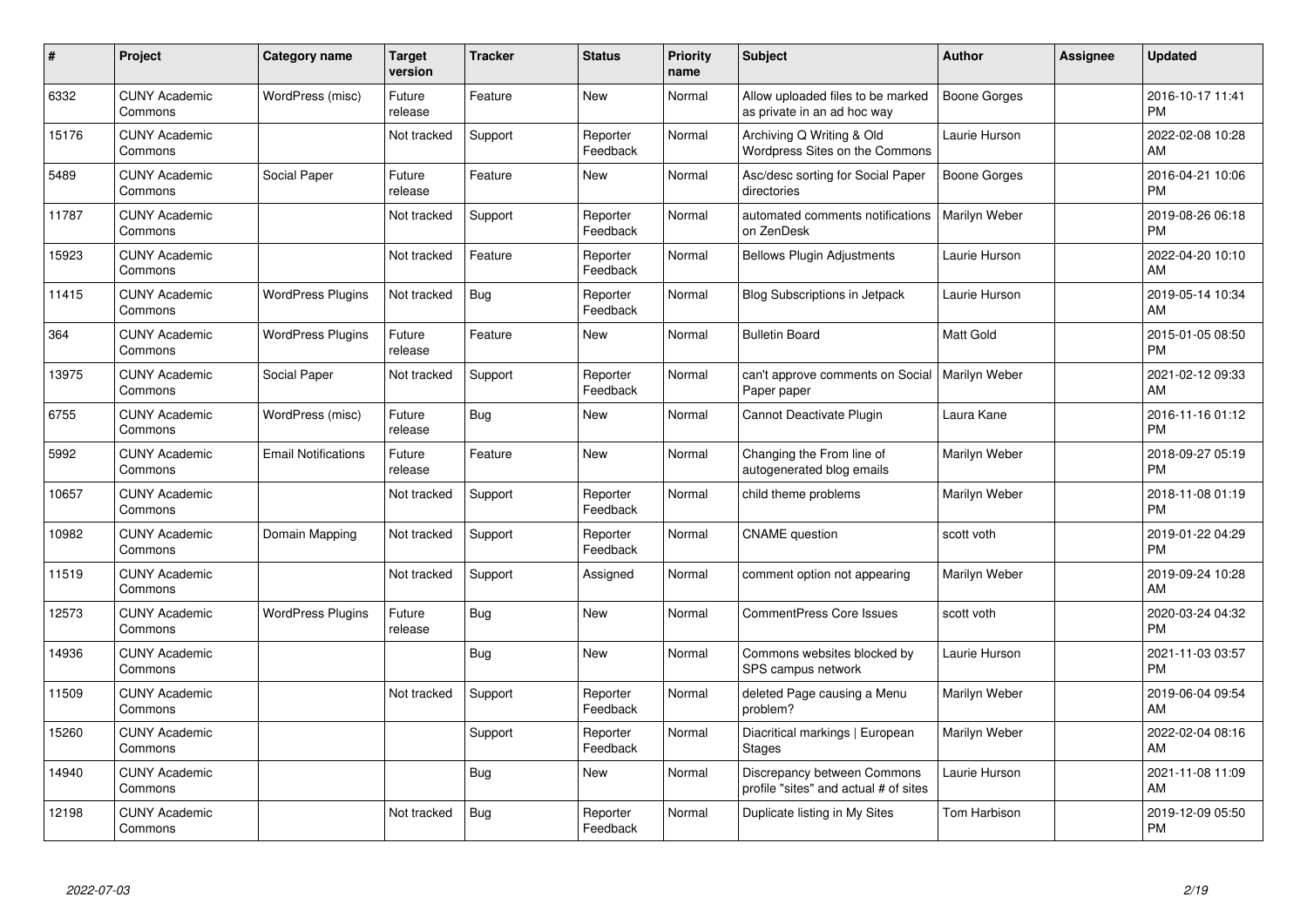| $\#$  | Project                         | <b>Category name</b>     | <b>Target</b><br>version | <b>Tracker</b> | <b>Status</b>        | <b>Priority</b><br>name | <b>Subject</b>                                                           | <b>Author</b>           | <b>Assignee</b> | <b>Updated</b>                |
|-------|---------------------------------|--------------------------|--------------------------|----------------|----------------------|-------------------------|--------------------------------------------------------------------------|-------------------------|-----------------|-------------------------------|
| 11860 | <b>CUNY Academic</b><br>Commons | Registration             | Future<br>release        | Feature        | <b>New</b>           | Normal                  | <b>Ensure Students Are Aware They</b><br>Can Use Aliases At Registration | scott voth              |                 | 2019-09-24 08:46<br>AM        |
| 15655 | <b>CUNY Academic</b><br>Commons |                          | 2.0.3                    | Support        | Reporter<br>Feedback | Normal                  | Event Aggregator plugin?                                                 | Marilyn Weber           |                 | 2022-06-29 11:32<br>AM        |
| 15565 | <b>CUNY Academic</b><br>Commons |                          |                          | Support        | New                  | Normal                  | Events - send updates to an email<br>listserv                            | Marilyn Weber           |                 | 2022-03-10 01:06<br><b>PM</b> |
| 11120 | <b>CUNY Academic</b><br>Commons | <b>WordPress Plugins</b> | Not tracked              | Bug            | Reporter<br>Feedback | Normal                  | Events Manager Events Not<br>Showing Up                                  | Mark Webb               |                 | 2019-02-27 04:10<br><b>PM</b> |
| 14398 | <b>CUNY Academic</b><br>Commons |                          | Not tracked              | Support        | Reporter<br>Feedback | Normal                  | Events plug-in notification problem                                      | Marilyn Weber           |                 | 2021-05-11 11:21<br>AM        |
| 13650 | <b>CUNY Academic</b><br>Commons | Group Library            | Future<br>release        | Feature        | <b>New</b>           | Normal                  | Forum Attachments in Group<br>Library                                    | Laurie Hurson           |                 | 2021-11-19 12:30<br><b>PM</b> |
| 11131 | <b>CUNY Academic</b><br>Commons |                          | Future<br>release        | Feature        | Reporter<br>Feedback | Normal                  | <b>Image Annotation Plugins</b>                                          | Laurie Hurson           |                 | 2019-02-26 11:33<br>AM        |
| 14792 | <b>CUNY Academic</b><br>Commons |                          |                          | Bug            | New                  | Normal                  | Inconsistent email notifications<br>from gravity forms                   | Raffi<br>Khatchadourian |                 | 2021-10-04 01:50<br><b>PM</b> |
| 16314 | <b>CUNY Academic</b><br>Commons | <b>WordPress Plugins</b> |                          | Feature        | <b>New</b>           | Normal                  | Install Multicollab plug-in?                                             | Raffi<br>Khatchadourian |                 | 2022-06-29 03:44<br><b>PM</b> |
| 11556 | <b>CUNY Academic</b><br>Commons | Courses                  | Not tracked              | <b>Bug</b>     | Reporter<br>Feedback | Normal                  | Instructor name given in course<br>listing                               | Tom Harbison            |                 | 2019-06-25 04:12<br>PM        |
| 13048 | <b>CUNY Academic</b><br>Commons | Shortcodes and<br>embeds | Future<br>release        | Feature        | New                  | Normal                  | Jupyter Notebooks support                                                | Boone Gorges            |                 | 2020-07-14 11:46<br>AM        |
| 15757 | <b>CUNY Academic</b><br>Commons |                          |                          | <b>Bug</b>     | <b>New</b>           | Normal                  | Members # do not match                                                   | Laurie Hurson           |                 | 2022-03-30 04:52<br><b>PM</b> |
| 11392 | <b>CUNY Academic</b><br>Commons |                          | Future<br>release        | Bug            | New                  | Normal                  | Migrate users away from<br><b>StatPress</b>                              | Boone Gorges            |                 | 2019-04-23 03:53<br><b>PM</b> |
| 16255 | <b>CUNY Academic</b><br>Commons | WordPress (misc)         |                          | <b>Bug</b>     | New                  | Normal                  | Need to define 'MULTISITE'<br>constant in wp-config.php                  | Raymond Hoh             |                 | 2022-06-19 09:31<br>AM.       |
| 15169 | <b>CUNY Academic</b><br>Commons |                          | 2.0.3                    | Support        | Reporter<br>Feedback | Normal                  | new Prelude website zipfiles for<br>custom theme and other files.        | Marilyn Weber           |                 | 2022-06-29 11:32<br>AM        |
| 12436 | <b>CUNY Academic</b><br>Commons |                          | Not tracked              | Bug            | Assigned             | Normal                  | Nightly system downtime                                                  | Boone Gorges            |                 | 2020-08-01 09:30<br><b>AM</b> |
| 15045 | <b>CUNY Academic</b><br>Commons |                          |                          | Support        | New                  | Normal                  | no result for KCeL in the search<br>box on the commons                   | Marilyn Weber           |                 | 2021-12-10 11:29<br>AM        |
| 14074 | <b>CUNY Academic</b><br>Commons | WordPress (misc)         | Not tracked              | Support        | Reporter<br>Feedback | Normal                  | page password protection problem                                         | Marilyn Weber           |                 | 2021-03-02 11:03<br>AM        |
| 11788 | <b>CUNY Academic</b><br>Commons | <b>WordPress Plugins</b> | Future<br>release        | Support        | Reporter<br>Feedback | Normal                  | Plugin Request - Browse Aloud                                            | scott voth              |                 | 2019-09-24 08:42<br>AM        |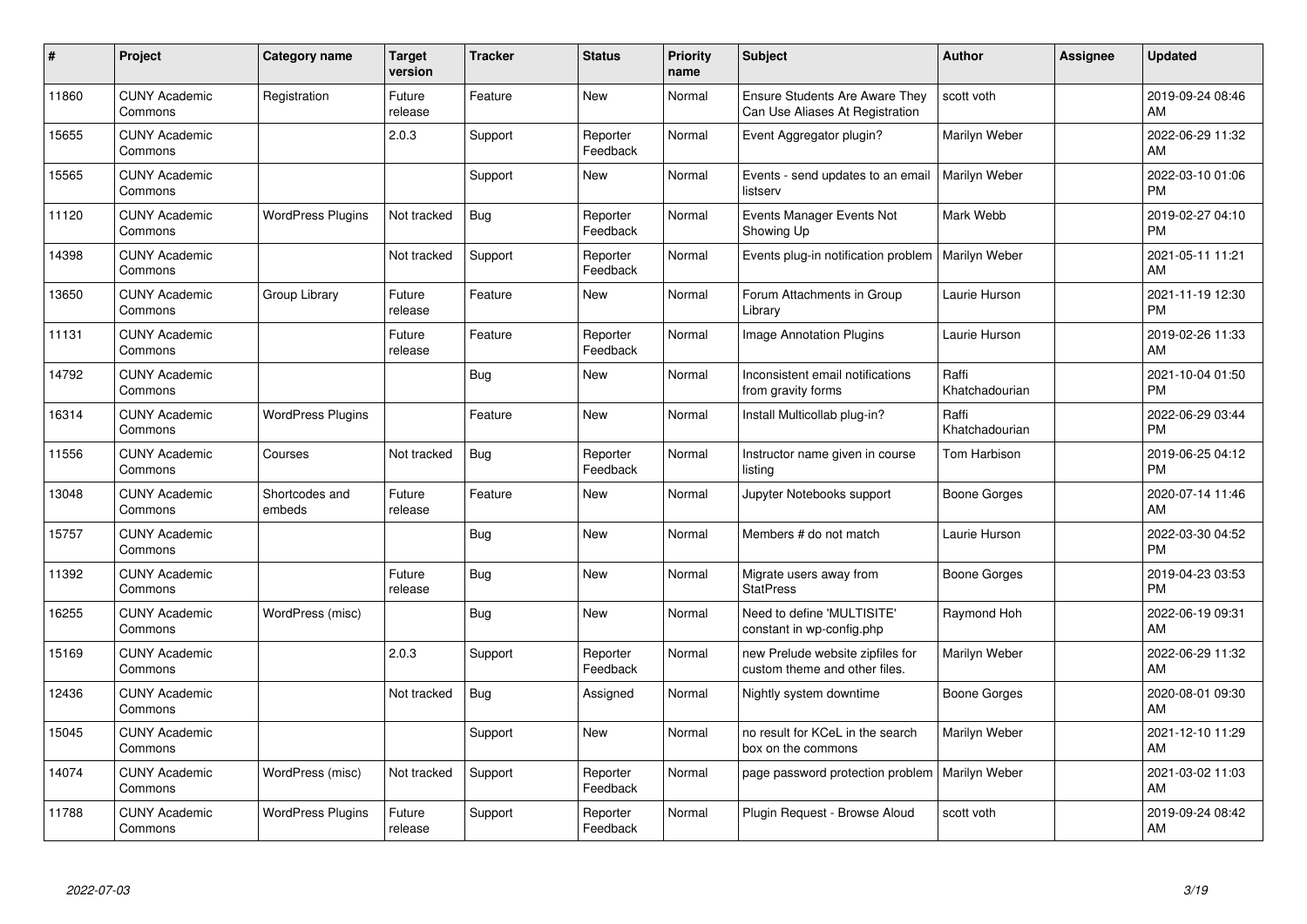| #     | Project                         | <b>Category name</b>      | <b>Target</b><br>version | Tracker    | <b>Status</b>        | Priority<br>name | <b>Subject</b>                                                                                               | <b>Author</b>           | <b>Assignee</b> | <b>Updated</b>                |
|-------|---------------------------------|---------------------------|--------------------------|------------|----------------------|------------------|--------------------------------------------------------------------------------------------------------------|-------------------------|-----------------|-------------------------------|
| 14629 | <b>CUNY Academic</b><br>Commons |                           | Not tracked              | <b>Bug</b> | Reporter<br>Feedback | Normal           | Possible Post Order Bug?                                                                                     | <b>Syelle Graves</b>    |                 | 2021-09-14 10:47<br>AM        |
| 11771 | <b>CUNY Academic</b><br>Commons |                           | Not tracked              | Support    | Reporter<br>Feedback | Normal           | post displays in sections                                                                                    | Marilyn Weber           |                 | 2019-08-20 10:34<br>AM        |
| 14900 | <b>CUNY Academic</b><br>Commons |                           | Not tracked              | Support    | Reporter<br>Feedback | Normal           | previous theme?                                                                                              | Marilyn Weber           |                 | 2021-10-25 10:31<br>AM        |
| 14842 | <b>CUNY Academic</b><br>Commons |                           | Not tracked              | Support    | Reporter<br>Feedback | Normal           | Question about widgets and block<br>editor                                                                   | Gina Cherry             |                 | 2021-10-06 03:01<br><b>PM</b> |
| 10380 | <b>CUNY Academic</b><br>Commons | WordPress (misc)          | Future<br>release        | Feature    | In Progress          | Normal           | Remove blacklisted plugins                                                                                   | <b>Boone Gorges</b>     |                 | 2022-04-26 12:00<br><b>PM</b> |
| 16099 | <b>CUNY Academic</b><br>Commons |                           |                          | Support    | Reporter<br>Feedback | Normal           | request for Newsletter Glue                                                                                  | Marilyn Weber           |                 | 2022-05-13 12:14<br><b>PM</b> |
| 11077 | <b>CUNY Academic</b><br>Commons | Events                    | Not tracked              | Feature    | Reporter<br>Feedback | Normal           | Show event category description<br>in event list view                                                        | Raffi<br>Khatchadourian |                 | 2019-02-12 10:38<br><b>PM</b> |
| 12328 | <b>CUNY Academic</b><br>Commons |                           | Not tracked              | Support    | <b>New</b>           | Normal           | Sign up Code for Non-CUNY<br>Faculty                                                                         | Laurie Hurson           |                 | 2020-01-28 10:25<br>AM        |
| 12360 | <b>CUNY Academic</b><br>Commons | <b>WordPress Themes</b>   | Not tracked              | <b>Bug</b> | Reporter<br>Feedback | Normal           | site just says "DANTE We are<br>currently in maintenance mode,<br>please check back shortly."                | Marilyn Weber           |                 | 2020-02-04 12:13<br>PM        |
| 15816 | <b>CUNY Academic</b><br>Commons |                           | Not tracked              | Support    | New                  | Normal           | slow loading at SPS                                                                                          | Marilyn Weber           |                 | 2022-04-05 01:26<br><b>PM</b> |
| 5205  | <b>CUNY Academic</b><br>Commons | Social Paper              | Future<br>release        | Feature    | New                  | Normal           | Social Paper folders                                                                                         | Marilyn Weber           |                 | 2016-02-11 10:24<br><b>PM</b> |
| 11024 | <b>CUNY Academic</b><br>Commons | WordPress (misc)          | Future<br>release        | Bug        | <b>New</b>           | Normal           | Subsites should not show "you<br>should update your .htaccess<br>now" notice after permalink setting<br>save | Boone Gorges            |                 | 2019-01-28 01:35<br><b>PM</b> |
| 9720  | <b>CUNY Academic</b><br>Commons | Authentication            | Future<br>release        | Feature    | New                  | Normal           | The Commons should be an<br>oAuth provider                                                                   | <b>Boone Gorges</b>     |                 | 2019-03-01 02:04<br><b>PM</b> |
| 11843 | <b>CUNY Academic</b><br>Commons | WordPress (misc)          | Future<br>release        | Design/UX  | <b>New</b>           | Normal           | Tweaking the Gutenberg Editor<br>Interface                                                                   | Laurie Hurson           |                 | 2022-04-26 12:00<br><b>PM</b> |
| 14911 | <b>CUNY Academic</b><br>Commons | <b>WordPress Themes</b>   | Not tracked              | Support    | <b>New</b>           | Normal           | Twentytwentyone theme                                                                                        | Marilyn Weber           |                 | 2021-10-28 10:37<br>AM        |
| 16318 | <b>CUNY Academic</b><br>Commons |                           |                          | Bug        | New                  | Normal           | Unable to Access block editor or<br>embed YouTube videos in new<br>pages, in one site only                   | Syelle Graves           |                 | 2022-07-01 06:53<br><b>PM</b> |
| 12350 | <b>CUNY Academic</b><br>Commons | <b>Blogs (BuddyPress)</b> | Not tracked              | Support    | Reporter<br>Feedback | Normal           | URL creation problem                                                                                         | Marilyn Weber           |                 | 2020-02-03 11:27<br>AM        |
| 14784 | <b>CUNY Academic</b><br>Commons |                           |                          | Support    | Reporter<br>Feedback | Normal           | User report of logo problem when<br>using Customizer theme                                                   | Marilyn Weber           |                 | 2021-09-17 10:25<br>AM        |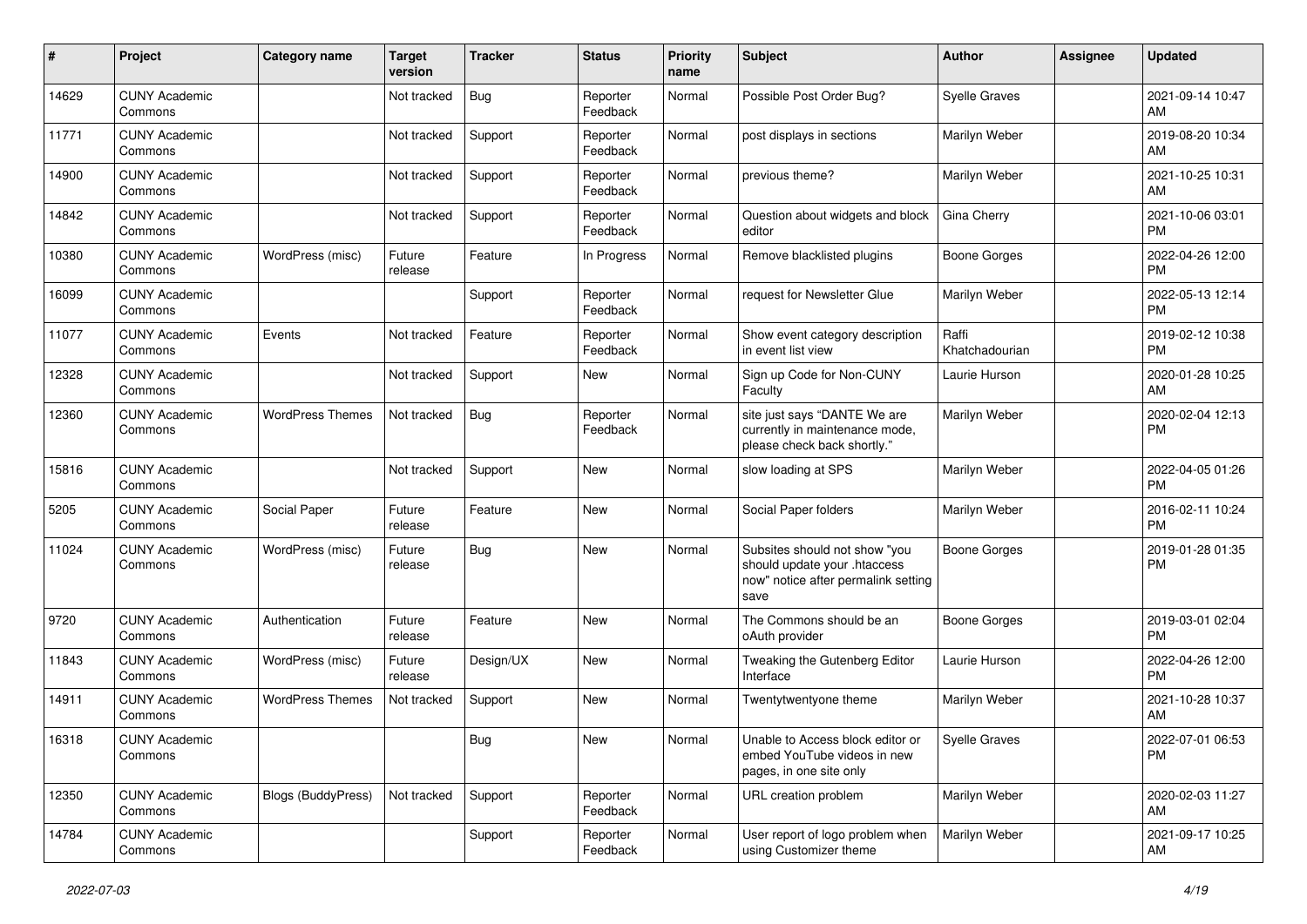| #     | Project                         | <b>Category name</b>     | <b>Target</b><br>version | <b>Tracker</b> | <b>Status</b>        | Priority<br>name | <b>Subject</b>                                                                             | Author                  | <b>Assignee</b>   | <b>Updated</b>                |
|-------|---------------------------------|--------------------------|--------------------------|----------------|----------------------|------------------|--------------------------------------------------------------------------------------------|-------------------------|-------------------|-------------------------------|
| 10273 | <b>CUNY Academic</b><br>Commons | Registration             | Not tracked              | Support        | Reporter<br>Feedback | Normal           | users combining CF and campus<br>address                                                   | Marilyn Weber           |                   | 2019-09-18 10:58<br>AM        |
| 14538 | <b>CUNY Academic</b><br>Commons |                          | Not tracked              | Support        | Reporter<br>Feedback | Normal           | Weebly To Commons                                                                          | Laurie Hurson           |                   | 2021-09-14 10:47<br>AM        |
| 11968 | JustPublics@365<br>MediaCamp    |                          |                          | Feature        | New                  | Normal           | Nanoscience Retractable Display<br>Unit                                                    | Donald Cherry           | Bonnie<br>Eissner | 2021-02-19 08:50<br>AM        |
| 5182  | <b>CUNY Academic</b><br>Commons | Social Paper             | Future<br>release        | Design/UX      | New                  | Normal           | "Publishing" a private paper on<br>social paper?                                           | Raffi<br>Khatchadourian | Boone<br>Gorges   | 2016-10-13 04:12<br><b>PM</b> |
| 9895  | <b>CUNY Academic</b><br>Commons | Onboarding               | Future<br>release        | Feature        | Assigned             | Normal           | Add "Accept Invitation"<br>link/button/function to Group<br>and/or Site invitation emails? | Luke Waltzer            | Boone<br>Gorges   | 2018-06-07 12:42<br><b>PM</b> |
| 10226 | <b>CUNY Academic</b><br>Commons | Courses                  | Future<br>release        | Feature        | New                  | Normal           | Add "My Courses" to drop down<br>list                                                      | scott voth              | Boone<br>Gorges   | 2021-11-19 12:42<br><b>PM</b> |
| 16307 | <b>CUNY Academic</b><br>Commons |                          |                          | Bug            | New                  | Normal           | Add brief messaging to<br>accept/decline group membership<br>requests                      | Matt Gold               | Boone<br>Gorges   | 2022-06-27 06:13<br><b>PM</b> |
| 11945 | <b>CUNY Academic</b><br>Commons | Reckoning                | Future<br>release        | Feature        | Reporter<br>Feedback | Normal           | Add Comments bubble to<br>Reckoning views                                                  | <b>Boone Gorges</b>     | Boone<br>Gorges   | 2019-11-12 05:14<br><b>PM</b> |
| 3220  | <b>CUNY Academic</b><br>Commons | <b>Public Portfolio</b>  | Future<br>release        | Feature        | Assigned             | Normal           | Add indent/outdent option to<br>Formatting Buttons on Profile<br>Page                      | <b>Matt Gold</b>        | Boone<br>Gorges   | 2014-05-21 10:39<br><b>PM</b> |
| 554   | <b>CUNY Academic</b><br>Commons | <b>BuddyPress</b> (misc) | Future<br>release        | Feature        | Assigned             | Normal           | Add Trackback notifications to<br>site-wide activity feed                                  | Matt Gold               | Boone<br>Gorges   | 2015-11-09 06:19<br><b>PM</b> |
| 14504 | <b>CUNY Academic</b><br>Commons |                          | Not tracked              | Publicity      | Reporter<br>Feedback | Normal           | Adding showcases to home page<br>menu                                                      | Laurie Hurson           | Boone<br>Gorges   | 2022-01-19 03:26<br>PM        |
| 3308  | <b>CUNY Academic</b><br>Commons | Group Invitations        | Future<br>release        | Feature        | Assigned             | Normal           | Allow members to rescind group<br>invitations                                              | <b>Matt Gold</b>        | Boone<br>Gorges   | 2015-04-01 08:53<br><b>PM</b> |
| 13835 | <b>CUNY Academic</b><br>Commons | WordPress (misc)         | Future<br>release        | Feature        | New                  | Normal           | Allow OneSearch widget to have<br>'CUNY' as campus                                         | <b>Boone Gorges</b>     | Boone<br>Gorges   | 2021-11-19 12:39<br><b>PM</b> |
| 2523  | <b>CUNY Academic</b><br>Commons | <b>BuddyPress Docs</b>   | Future<br>release        | Feature        | Assigned             | Normal           | Allow Users to Upload Images to<br><b>BP</b> Docs                                          | <b>Matt Gold</b>        | Boone<br>Gorges   | 2015-11-09 06:14<br><b>PM</b> |
| 9211  | <b>CUNY Academic</b><br>Commons | <b>WordPress Plugins</b> | Future<br>release        | Support        | Reporter<br>Feedback | Normal           | Auto-Role Setting in Forum Plugin<br><b>Causing Some Confusion</b>                         | Luke Waltzer            | Boone<br>Gorges   | 2018-03-13 11:44<br>AM        |
| 13466 | <b>CUNY Academic</b><br>Commons | Cavalcade                | Future<br>release        | Feature        | New                  | Normal           | Automated cleanup for duplicate<br>Cavalcade tasks                                         | Boone Gorges            | Boone<br>Gorges   | 2020-10-13 05:24<br><b>PM</b> |
| 3193  | <b>CUNY Academic</b><br>Commons | Group Forums             | Future<br>release        | Feature        | Assigned             | Normal           | bbPress 2.x dynamic roles and<br><b>RBE</b>                                                | Boone Gorges            | Boone<br>Gorges   | 2014-09-30 01:30<br><b>PM</b> |
| 14309 | <b>CUNY Academic</b><br>Commons | Group Library            | Future<br>release        | Feature        | New                  | Normal           | Better handling of<br>bp group document file download<br>attempts when file is not present | Boone Gorges            | Boone<br>Gorges   | 2021-11-19 12:28<br><b>PM</b> |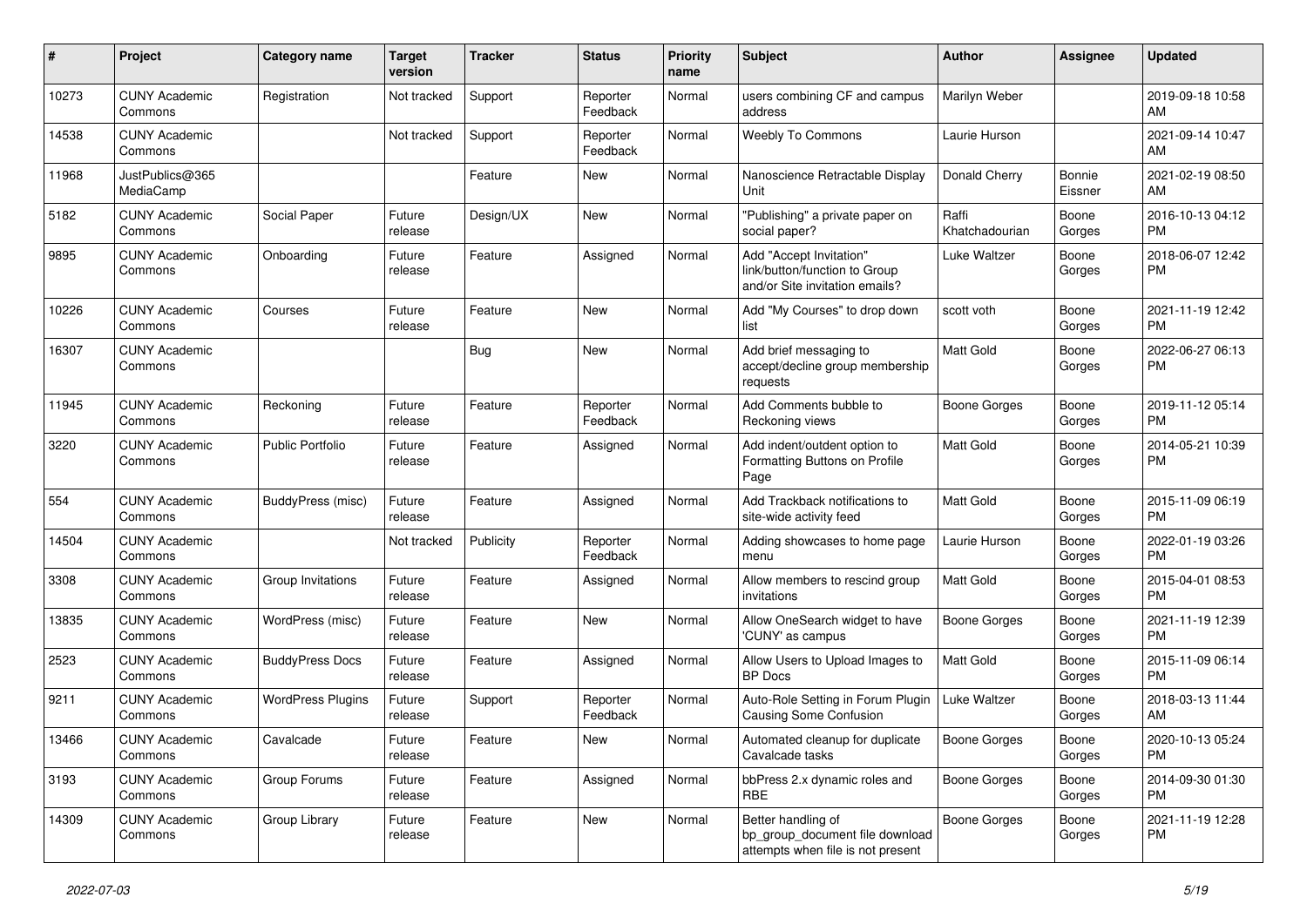| #     | Project                         | <b>Category name</b>     | <b>Target</b><br>version | <b>Tracker</b> | <b>Status</b>        | <b>Priority</b><br>name | Subject                                                                        | Author              | <b>Assignee</b> | <b>Updated</b>                |
|-------|---------------------------------|--------------------------|--------------------------|----------------|----------------------|-------------------------|--------------------------------------------------------------------------------|---------------------|-----------------|-------------------------------|
| 635   | <b>CUNY Academic</b><br>Commons | <b>BuddyPress</b> (misc) | Future<br>release        | Feature        | Assigned             | Normal                  | Big Blue Button -<br>Videoconferencing in Groups and<br><b>Blogs</b>           | Matt Gold           | Boone<br>Gorges | 2011-03-14 03:24<br>PM.       |
| 12911 | <b>CUNY Academic</b><br>Commons |                          | Not tracked              | Feature        | New                  | Normal                  | Block access to xmlrpc.php based<br>on User-Agent                              | <b>Boone Gorges</b> | Boone<br>Gorges | 2020-06-09 05:12<br>PM        |
| 14113 | <b>CUNY Academic</b><br>Commons | WordPress (misc)         | Future<br>release        | Bug            | Hold                 | Normal                  | Block Editor Not Working on this<br>page - Json error                          | scott voth          | Boone<br>Gorges | 2021-03-05 11:01<br>AM        |
| 3042  | <b>CUNY Academic</b><br>Commons | Public Portfolio         | Future<br>release        | Feature        | Assigned             | Normal                  | Browsing member interests                                                      | <b>Matt Gold</b>    | Boone<br>Gorges | 2015-03-21 09:04<br><b>PM</b> |
| 618   | <b>CUNY Academic</b><br>Commons | <b>BuddyPress Docs</b>   | Future<br>release        | Feature        | Assigned             | Normal                  | <b>BuddyPress Docs: export formats</b>                                         | Boone Gorges        | Boone<br>Gorges | 2015-11-09 05:38<br><b>PM</b> |
| 4980  | <b>CUNY Academic</b><br>Commons | Home Page                | Future<br>release        | Feature        | Assigned             | Normal                  | CAC Featured Content -- Adding<br>Randomization                                | Matt Gold           | Boone<br>Gorges | 2016-12-12 03:01<br><b>PM</b> |
| 14184 | <b>CUNY Academic</b><br>Commons | <b>Public Portfolio</b>  | Future<br>release        | Feature        | New                  | Normal                  | Centralized mechanism for storing<br>Campus affiliations                       | <b>Boone Gorges</b> | Boone<br>Gorges | 2022-01-04 11:35<br>AM        |
| 11449 | <b>CUNY Academic</b><br>Commons | WordPress - Media        | Not tracked              | Support        | Reporter<br>Feedback | Normal                  | Cloning Media Library for JITP<br>from Staging to Production Site              | Patrick DeDauw      | Boone<br>Gorges | 2019-05-13 12:00<br><b>PM</b> |
| 8756  | <b>CUNY Academic</b><br>Commons | Group Blogs              | Future<br>release        | Feature        | Hold                 | Normal                  | Connect multiple blogs to one<br>group?                                        | <b>Matt Gold</b>    | Boone<br>Gorges | 2017-09-30 10:42<br>AM        |
| 599   | <b>CUNY Academic</b><br>Commons | BuddyPress (misc)        | Future<br>release        | Feature        | Assigned             | Normal                  | Consider adding rating plugins for<br><b>BuddvPress/BBPress</b>                | Matt Gold           | Boone<br>Gorges | 2011-08-22 06:50<br><b>PM</b> |
| 13949 | <b>CUNY Academic</b><br>Commons |                          | Not tracked              | Bug            | <b>New</b>           | Normal                  | Continued debugging of runaway<br>MySQL connections                            | Matt Gold           | Boone<br>Gorges | 2021-09-14 10:42<br>AM        |
| 4238  | <b>CUNY Academic</b><br>Commons | Events                   | Future<br>release        | Feature        | Assigned             | Normal                  | Copy Events to Other Groups?                                                   | Matt Gold           | Boone<br>Gorges | 2015-07-02 10:08<br>AM        |
| 2753  | <b>CUNY Academic</b><br>Commons | Public Portfolio         | Future<br>release        | Feature        | New                  | Normal                  | Create actual actual tagification in<br>academic interests and other<br>fields | Micki Kaufman       | Boone<br>Gorges | 2015-01-05 08:52<br><b>PM</b> |
| 4053  | <b>CUNY Academic</b><br>Commons | Events                   | Future<br>release        | Feature        | Assigned             | Normal                  | Create new tab for past events                                                 | Matt Gold           | Boone<br>Gorges | 2015-05-12 02:10<br><b>PM</b> |
| 287   | <b>CUNY Academic</b><br>Commons | WordPress (misc)         | Future<br>release        | Feature        | Assigned             | Normal                  | Create troubleshooting tool for<br>account sign-up                             | Matt Gold           | Boone<br>Gorges | 2015-11-09 06:17<br><b>PM</b> |
| 11386 | <b>CUNY Academic</b><br>Commons | WordPress - Media        | Not tracked              | Support        | Reporter<br>Feedback | Normal                  | disappearing images                                                            | scott voth          | Boone<br>Gorges | 2019-05-14 10:32<br>AM        |
| 9207  | <b>CUNY Academic</b><br>Commons |                          | Future<br>release        | Support        | Reporter<br>Feedback | Normal                  | display dashboards made in<br>Tableau?                                         | Marilyn Weber       | Boone<br>Gorges | 2018-04-10 10:42<br>AM        |
| 16092 | <b>CUNY Academic</b><br>Commons |                          | Future<br>release        | Feature        | Hold                 | Normal                  | Don't show main site in Site<br>search results                                 | Boone Gorges        | Boone<br>Gorges | 2022-05-17 03:12<br><b>PM</b> |
| 14987 | <b>CUNY Academic</b><br>Commons | <b>WordPress Plugins</b> | Future<br>release        | <b>Bug</b>     | New                  | Normal                  | Elementor update causes<br>database freeze-up                                  | Boone Gorges        | Boone<br>Gorges | 2021-11-29 12:02<br>PM        |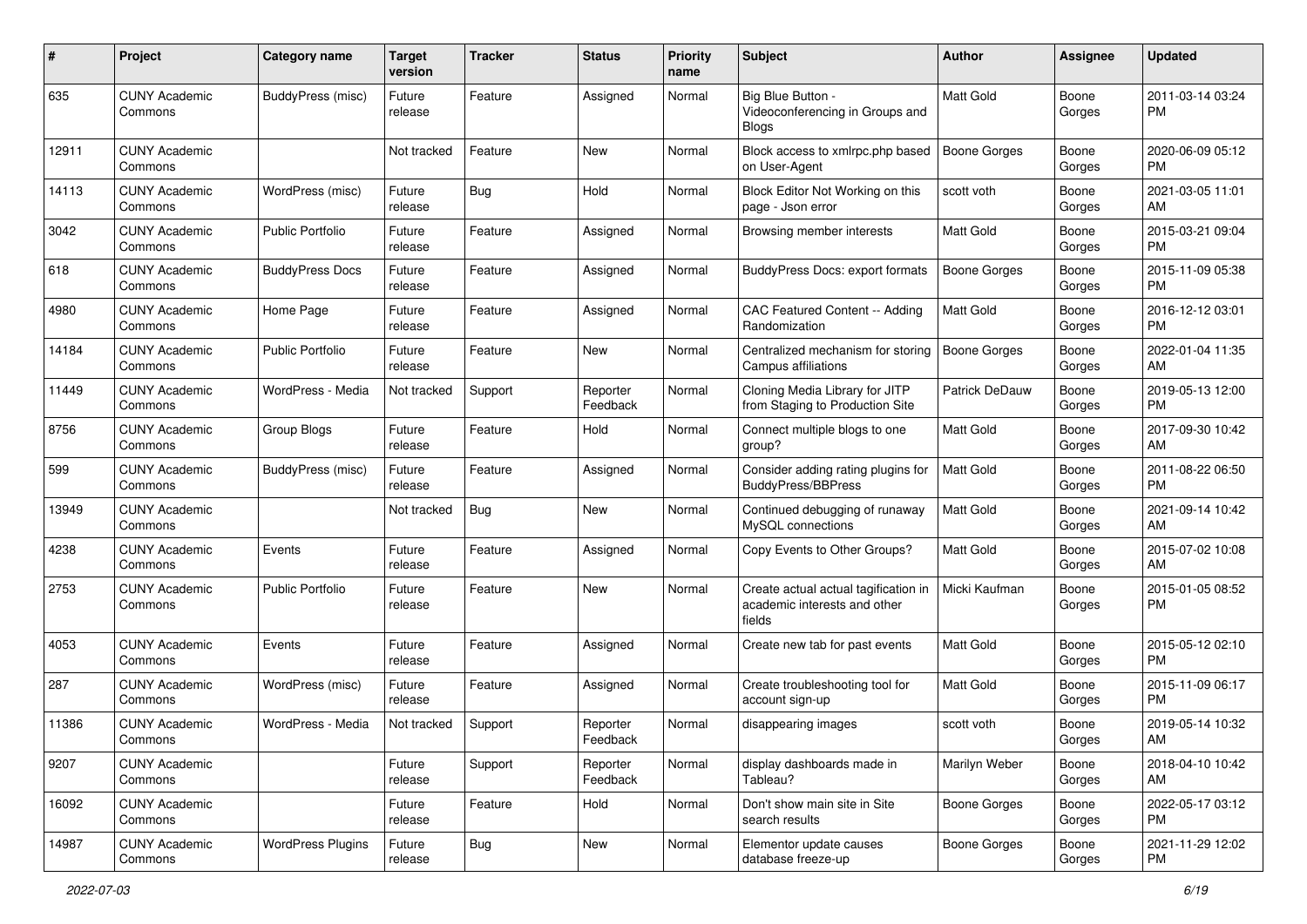| #     | Project                         | <b>Category name</b>       | <b>Target</b><br>version | Tracker   | <b>Status</b>        | <b>Priority</b><br>name | <b>Subject</b>                                                                      | <b>Author</b>       | Assignee        | <b>Updated</b>                |
|-------|---------------------------------|----------------------------|--------------------------|-----------|----------------------|-------------------------|-------------------------------------------------------------------------------------|---------------------|-----------------|-------------------------------|
| 9289  | <b>CUNY Academic</b><br>Commons | <b>WordPress Plugins</b>   | Future<br>release        | Bug       | Reporter<br>Feedback | Normal                  | Email Users Plugin                                                                  | Laurie Hurson       | Boone<br>Gorges | 2018-10-24 12:34<br><b>PM</b> |
| 12121 | <b>CUNY Academic</b><br>Commons | <b>WordPress Plugins</b>   | 2.0.3                    | Feature   | Reporter<br>Feedback | Normal                  | Embedding H5P Iframes on<br><b>Commons Site</b>                                     | Laurie Hurson       | Boone<br>Gorges | 2022-06-29 11:32<br>AM        |
| 4592  | <b>CUNY Academic</b><br>Commons | Events                     | Future<br>release        | Design/UX | New                  | Normal                  | Event Creation - Venue Dropdown<br>Slow                                             | Samantha Raddatz    | Boone<br>Gorges | 2015-09-14 04:56<br><b>PM</b> |
| 5696  | <b>CUNY Academic</b><br>Commons | Events                     | Future<br>release        | Feature   | Assigned             | Normal                  | Events Calendar - display options<br>calendar aggregation                           | <b>Matt Gold</b>    | Boone<br>Gorges | 2016-10-13 11:44<br>AM        |
| 500   | <b>CUNY Academic</b><br>Commons | BuddyPress (misc)          | Future<br>release        | Feature   | Assigned             | Normal                  | <b>Export Group Data</b>                                                            | Matt Gold           | Boone<br>Gorges | 2010-12-19 12:09<br><b>PM</b> |
| 8835  | <b>CUNY Academic</b><br>Commons | <b>Blogs (BuddyPress)</b>  | Future<br>release        | Feature   | New                  | Normal                  | Extend cuny is shortlinks to sites                                                  | Luke Waltzer        | Boone<br>Gorges | 2022-04-26 11:59<br>AM        |
| 15210 | <b>CUNY Academic</b><br>Commons | Analytics                  | Not tracked              | Design/UX | New                  | Normal                  | Google Analytics improvements                                                       | Colin McDonald      | Boone<br>Gorges | 2022-05-24 10:47<br>AM        |
| 6014  | <b>CUNY Academic</b><br>Commons | Publicity                  | Future<br>release        | Publicity | Reporter<br>Feedback | Normal                  | Google search listing                                                               | <b>Matt Gold</b>    | Boone<br>Gorges | 2016-09-21 03:48<br><b>PM</b> |
| 4481  | <b>CUNY Academic</b><br>Commons | Events                     | Future<br>release        | Feature   | New                  | Normal                  | Group admins/mods should have<br>the ability to unlink an event from<br>the group   | <b>Boone Gorges</b> | Boone<br>Gorges | 2017-04-24 03:53<br>PM        |
| 12042 | <b>CUNY Academic</b><br>Commons | <b>Email Notifications</b> | Future<br>release        | Feature   | New                  | Normal                  | Improved error logging for BPGES<br>send queue                                      | <b>Boone Gorges</b> | Boone<br>Gorges | 2021-11-19 12:25<br><b>PM</b> |
| 12091 | <b>CUNY Academic</b><br>Commons | <b>Group Files</b>         | Future<br>release        | Feature   | New                  | Normal                  | Improved pre-upload file validation<br>for bp-group-documents                       | <b>Boone Gorges</b> | Boone<br>Gorges | 2019-11-14 01:21<br><b>PM</b> |
| 4903  | CUNY Academic<br>Commons        | Events                     | Future<br>release        | Design/UX | Assigned             | Normal                  | Improving visual appearance of<br>event calendars                                   | <b>Matt Gold</b>    | Boone<br>Gorges | 2016-10-13 11:51<br>AM        |
| 435   | <b>CUNY Academic</b><br>Commons | BuddyPress (misc)          | Future<br>release        | Feature   | Assigned             | Normal                  | Include Avatar Images in Forum<br><b>Post Notification Emails</b>                   | <b>Matt Gold</b>    | Boone<br>Gorges | 2010-12-08 12:40<br><b>PM</b> |
| 9947  | <b>CUNY Academic</b><br>Commons | <b>WordPress Plugins</b>   | Future<br>release        | Feature   | Reporter<br>Feedback | Normal                  | Install H5P quiz plugin                                                             | <b>Matt Gold</b>    | Boone<br>Gorges | 2018-09-11 11:01<br>AM        |
| 3768  | <b>CUNY Academic</b><br>Commons | <b>Public Portfolio</b>    | Future<br>release        | Feature   | Assigned             | Normal                  | Institutions/Past positions on<br>public portfolios                                 | Matt Gold           | Boone<br>Gorges | 2018-04-23 10:44<br>AM        |
| 13370 | <b>CUNY Academic</b><br>Commons | Group Library              | Future<br>release        | Feature   | New                  | Normal                  | Library bulk deletion and folder<br>editing                                         | Colin McDonald      | Boone<br>Gorges | 2020-10-13 10:41<br>AM        |
| 377   | <b>CUNY Academic</b><br>Commons | <b>BuddyPress (misc)</b>   | Future<br>release        | Feature   | Assigned             | Normal                  | Like buttons                                                                        | <b>Matt Gold</b>    | Boone<br>Gorges | 2010-11-16 05:13<br>PM        |
| 8900  | <b>CUNY Academic</b><br>Commons | Accessibility              | Future<br>release        | Feature   | Assigned             | Normal                  | Look into tools to enforce<br>accessibility in WP environment                       | Matt Gold           | Boone<br>Gorges | 2022-04-26 11:59<br>AM        |
| 11531 | <b>CUNY Academic</b><br>Commons | Events                     | Future<br>release        | Feature   | New                  | Normal                  | Main Events calendar should<br>include non-public events that<br>user has access to | scott voth          | Boone<br>Gorges | 2019-06-11 10:00<br>AM        |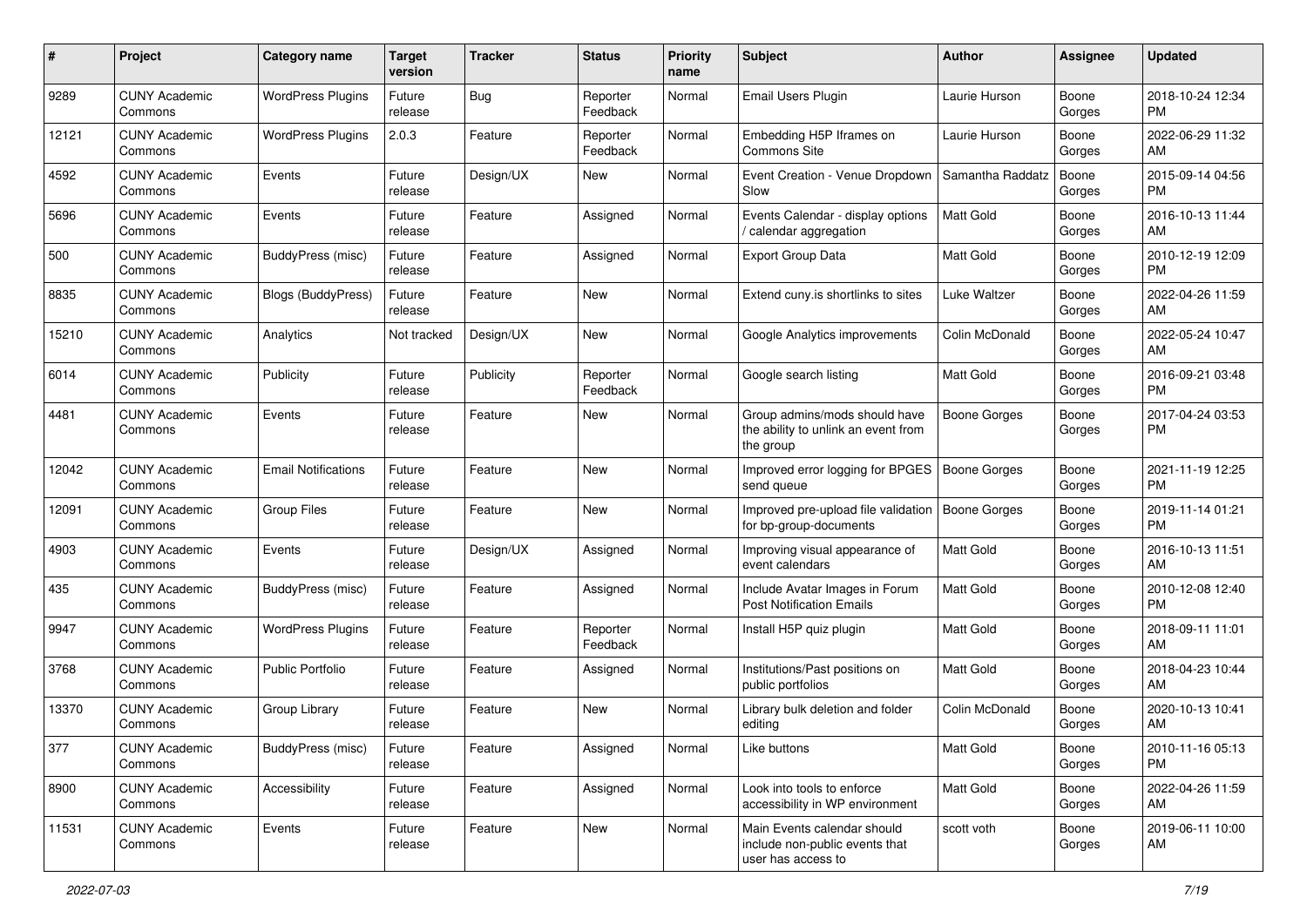| #     | Project                         | Category name              | <b>Target</b><br>version | Tracker    | <b>Status</b>        | <b>Priority</b><br>name | <b>Subject</b>                                                             | <b>Author</b>       | Assignee        | <b>Updated</b>                |
|-------|---------------------------------|----------------------------|--------------------------|------------|----------------------|-------------------------|----------------------------------------------------------------------------|---------------------|-----------------|-------------------------------|
| 1422  | <b>CUNY Academic</b><br>Commons | <b>BuddyPress Docs</b>     | Future<br>release        | Feature    | Assigned             | Normal                  | Make "created Doc" activity icons<br>non-mini                              | <b>Boone Gorges</b> | Boone<br>Gorges | 2015-11-09 05:48<br><b>PM</b> |
| 10794 | <b>CUNY Academic</b><br>Commons | Performance                | Not tracked              | <b>Bug</b> | New                  | Normal                  | Memcached connection<br>occasionally breaks                                | Boone Gorges        | Boone<br>Gorges | 2018-12-06 03:30<br><b>PM</b> |
| 585   | <b>CUNY Academic</b><br>Commons | Group Forums               | Future<br>release        | Feature    | Assigned             | Normal                  | Merge Forum Topics                                                         | Sarah Morgano       | Boone<br>Gorges | 2011-07-06 04:11<br><b>PM</b> |
| 3580  | <b>CUNY Academic</b><br>Commons | Group Blogs                | Future<br>release        | Feature    | <b>New</b>           | Normal                  | Multiple blogs per group                                                   | <b>Boone Gorges</b> | Boone<br>Gorges | 2018-02-20 02:02<br><b>PM</b> |
| 3419  | <b>CUNY Academic</b><br>Commons | Group Invitations          | 1.6.14                   | Bug        | Testing<br>Required  | Normal                  | Neatening the display of<br>messages on group requests                     | <b>Matt Gold</b>    | Boone<br>Gorges | 2014-09-01 09:29<br><b>PM</b> |
| 3002  | <b>CUNY Academic</b><br>Commons | Search                     | Future<br>release        | Feature    | Assigned             | Normal                  | Overhaul CAC search by using<br>external search appliance                  | Boone Gorges        | Boone<br>Gorges | 2020-07-15 03:05<br><b>PM</b> |
| 658   | <b>CUNY Academic</b><br>Commons | <b>WordPress Plugins</b>   | Future<br>release        | Feature    | Assigned             | Normal                  | Rebulid Sitewide Tag Suggestion                                            | <b>Matt Gold</b>    | Boone<br>Gorges | 2015-01-05 08:47<br><b>PM</b> |
| 8836  | <b>CUNY Academic</b><br>Commons | Blogs (BuddyPress)         | Future<br>release        | Feature    | Assigned             | Normal                  | Redesign site launch process                                               | Matt Gold           | Boone<br>Gorges | 2019-10-03 02:49<br><b>PM</b> |
| 1888  | <b>CUNY Academic</b><br>Commons | Home Page                  | Future<br>release        | Feature    | Assigned             | Normal                  | Refactor BP MPO Activity Filter to<br>support proper pagination            | Sarah Morgano       | Boone<br>Gorges | 2014-05-01 07:11<br><b>PM</b> |
| 15883 | <b>CUNY Academic</b><br>Commons |                            | 2.1.0                    | Feature    | <b>New</b>           | Normal                  | Release BPGES update                                                       | Boone Gorges        | Boone<br>Gorges | 2022-05-26 10:39<br>AM        |
| 16199 | <b>CUNY Academic</b><br>Commons | <b>Directories</b>         | 2.0.3                    | Bug        | <b>New</b>           | Normal                  | Removed "Semester" Filter from<br><b>Courses Directory</b>                 | Laurie Hurson       | Boone<br>Gorges | 2022-06-29 11:32<br>AM        |
| 11496 | <b>CUNY Academic</b><br>Commons | <b>Public Portfolio</b>    | 1.15.2                   | Support    | <b>New</b>           | Normal                  | Replace Twitter Icon on Member<br>Portfolio page                           | scott voth          | Boone<br>Gorges | 2019-06-06 01:03<br><b>PM</b> |
| 9979  | <b>CUNY Academic</b><br>Commons | <b>Email Notifications</b> | Not tracked              | Bug        | Reporter<br>Feedback | Normal                  | Reports of slow email activation<br>emails                                 | <b>Matt Gold</b>    | Boone<br>Gorges | 2018-08-29 09:40<br><b>PM</b> |
| 3475  | <b>CUNY Academic</b><br>Commons | Events                     | Future<br>release        | Feature    | Assigned             | Normal                  | Request to add plugin to<br>streamline room<br>booking/appointment booking | Naomi Barrettara    | Boone<br>Gorges | 2014-12-01 05:14<br><b>PM</b> |
| 15604 | <b>CUNY Academic</b><br>Commons | <b>Email Notifications</b> | Future<br>release        | Feature    | Assigned             | Normal                  | Restructure Commons Group<br>Digest Email Messages                         | <b>Matt Gold</b>    | Boone<br>Gorges | 2022-05-26 10:45<br>AM        |
| 3759  | <b>CUNY Academic</b><br>Commons | WordPress (misc)           | Future<br>release        | Feature    | Assigned             | Normal                  | Review Interface for Adding Users<br>to Blogs                              | Matt Gold           | Boone<br>Gorges | 2015-03-24 05:52<br><b>PM</b> |
| 1508  | <b>CUNY Academic</b><br>Commons | WordPress (misc)           | Future<br>release        | Feature    | Assigned             | Normal                  | Share login cookies across<br>mapped domains                               | Boone Gorges        | Boone<br>Gorges | 2012-07-02 12:12<br><b>PM</b> |
| 12438 | <b>CUNY Academic</b><br>Commons | Courses                    | Not tracked              | Bug        | New                  | Normal                  | Site appearing twice                                                       | Laurie Hurson       | Boone<br>Gorges | 2020-02-18 01:34<br><b>PM</b> |
| 15767 | <b>CUNY Academic</b><br>Commons | WordPress (misc)           |                          | Support    | <b>New</b>           | Normal                  | Site loading slowly                                                        | scott voth          | Boone<br>Gorges | 2022-04-04 08:56<br>PM        |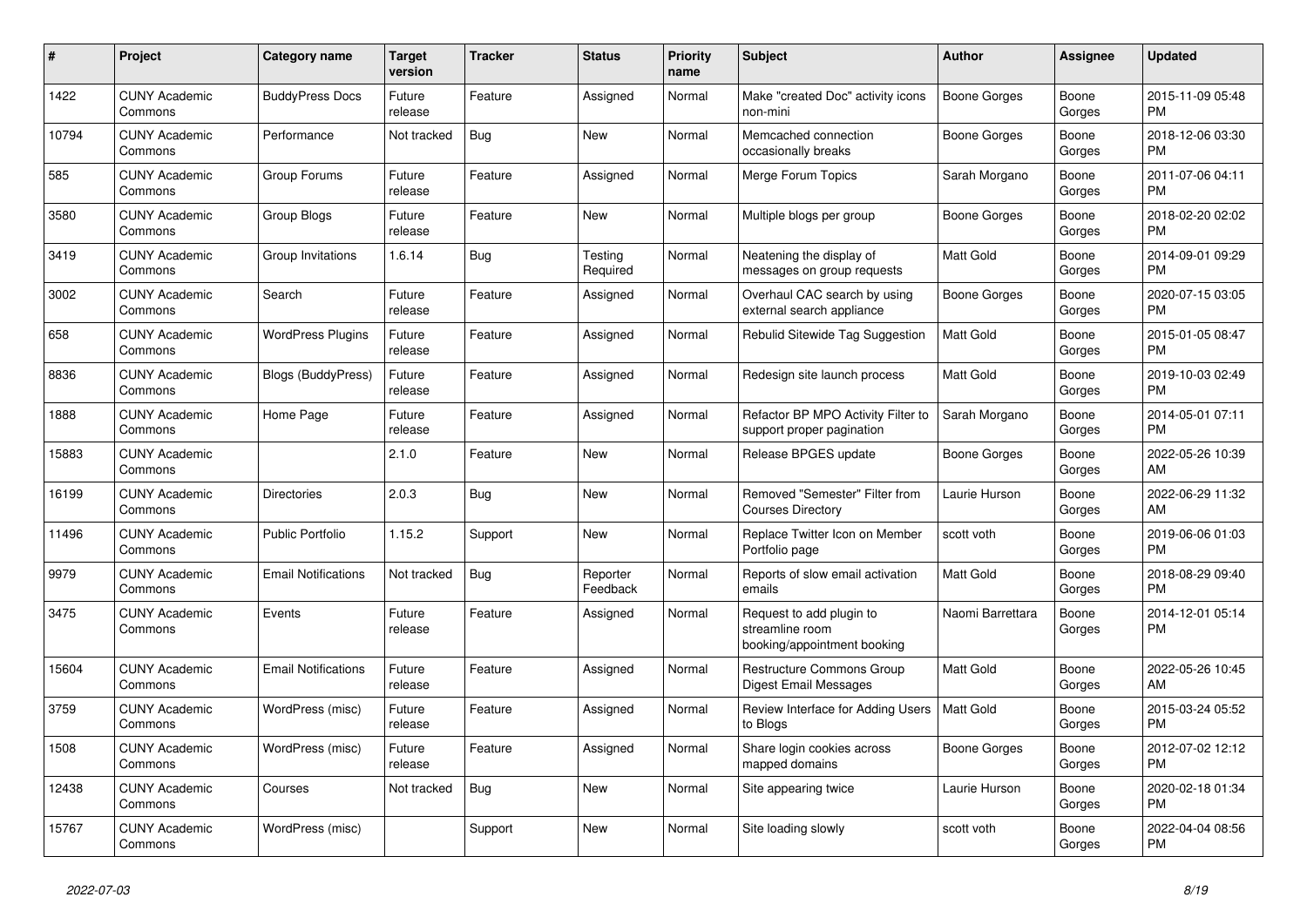| #     | Project                         | <b>Category name</b>     | <b>Target</b><br>version | <b>Tracker</b> | <b>Status</b>        | Priority<br>name | <b>Subject</b>                                                                            | Author                  | <b>Assignee</b>    | <b>Updated</b>                |
|-------|---------------------------------|--------------------------|--------------------------|----------------|----------------------|------------------|-------------------------------------------------------------------------------------------|-------------------------|--------------------|-------------------------------|
| 7022  | <b>CUNY Academic</b><br>Commons | Announcements            | Future<br>release        | Bug            | <b>New</b>           | Normal           | Sitewide announcements should<br>be displayed on, and dismissable<br>from, mapped domains | <b>Boone Gorges</b>     | Boone<br>Gorges    | 2018-03-22 10:18<br>AM        |
| 15242 | <b>CUNY Academic</b><br>Commons | Performance              | Not tracked              | <b>Bug</b>     | Reporter<br>Feedback | Normal           | Slugist site                                                                              | Raffi<br>Khatchadourian | Boone<br>Gorges    | 2022-02-07 11:14<br>AM        |
| 7981  | <b>CUNY Academic</b><br>Commons | Social Paper             | Future<br>release        | <b>Bug</b>     | New                  | Normal           | Social Paper comments should<br>not go to spam                                            | Luke Waltzer            | Boone<br>Gorges    | 2018-04-16 03:52<br><b>PM</b> |
| 7663  | <b>CUNY Academic</b><br>Commons | Social Paper             | Future<br>release        | Bug            | New                  | Normal           | Social Paper notifications not<br>formatted correctly on secondary<br>sites               | <b>Boone Gorges</b>     | Boone<br>Gorges    | 2018-04-16 03:52<br><b>PM</b> |
| 1744  | <b>CUNY Academic</b><br>Commons | <b>BuddyPress Docs</b>   | Future<br>release        | Feature        | Assigned             | Normal           | Spreadsheet-style Docs                                                                    | Boone Gorges            | Boone<br>Gorges    | 2015-11-09 06:13<br><b>PM</b> |
| 14908 | <b>CUNY Academic</b><br>Commons | Performance              |                          | Bug            | New                  | Normal           | Stale object cache on cdev                                                                | Raymond Hoh             | Boone<br>Gorges    | 2021-12-07 09:45<br>AM        |
| 9515  | <b>CUNY Academic</b><br>Commons | <b>WordPress Plugins</b> | Not tracked              | <b>Bug</b>     | Reporter<br>Feedback | Normal           | Text to Speech plugin - "More<br>Slowly" checkbox not working                             | scott voth              | Boone<br>Gorges    | 2018-06-13 02:26<br><b>PM</b> |
| 8901  | <b>CUNY Academic</b><br>Commons | Accessibility            | Future<br>release        | Feature        | Assigned             | Normal           | Theme analysis for accessibility                                                          | Matt Gold               | Boone<br>Gorges    | 2022-04-26 11:59<br>AM        |
| 9926  | <b>CUNY Academic</b><br>Commons | <b>WordPress Plugins</b> | Future<br>release        | Bug            | New                  | Normal           | twitter-mentions-as-comments<br>cron jobs can run long                                    | Boone Gorges            | Boone<br>Gorges    | 2018-10-24 12:34<br><b>PM</b> |
| 1460  | <b>CUNY Academic</b><br>Commons | Analytics                | Future<br>release        | Feature        | Assigned             | Normal           | Update System Report                                                                      | <b>Brian Foote</b>      | Boone<br>Gorges    | 2015-11-09 06:13<br><b>PM</b> |
| 10368 | <b>CUNY Academic</b><br>Commons |                          | Future<br>release        | Feature        | Assigned             | Normal           | Use ORCID data to populate<br>academic profile page                                       | Stephen Francoeur       | Boone<br>Gorges    | 2018-09-25 01:53<br><b>PM</b> |
| 10040 | <b>CUNY Academic</b><br>Commons | WordPress (misc)         | Not tracked              | Bug            | Reporter<br>Feedback | Normal           | User doesn't see full list of themes                                                      | <b>Matt Gold</b>        | Boone<br>Gorges    | 2018-07-25 10:12<br>AM        |
| 9941  | <b>CUNY Academic</b><br>Commons | Wiki                     | Not tracked              | Support        | Assigned             | Normal           | Wiki functionality                                                                        | <b>Matt Gold</b>        | Boone<br>Gorges    | 2018-06-26 10:57<br>AM        |
| 14483 | <b>CUNY Academic</b><br>Commons | WordPress - Media        | Not tracked              | <b>Bug</b>     | Reporter<br>Feedback | Normal           | Wordpress PDF Embed Stopped<br>Working after JITP Media Clone                             | Patrick DeDauw          | Boone<br>Gorges    | 2021-05-20 01:51<br><b>PM</b> |
| 5234  | <b>CUNY Academic</b><br>Commons | Membership               | Future<br>release        | Feature        | Assigned             | Normal           | Write Unconfirmed patch for WP                                                            | Boone Gorges            | Boone<br>Gorges    | 2016-10-24 11:18<br>AM        |
| 3330  | <b>CUNY Academic</b><br>Commons | My Commons               | Future<br>release        | Feature        | Assigned             | Normal           | "Commons Information" tool                                                                | <b>Boone Gorges</b>     | Chris Stein        | 2014-09-22 08:46<br>PM        |
| 5827  | <b>CUNY Academic</b><br>Commons | <b>Public Portfolio</b>  | Future<br>release        | Bug            | Assigned             | Normal           | Academic Interests square bracket   scott voth<br>links not working                       |                         | <b>Chris Stein</b> | 2016-08-11 11:59<br><b>PM</b> |
| 365   | <b>CUNY Academic</b><br>Commons | WordPress (misc)         | Future<br>release        | Feature        | Assigned             | Normal           | <b>Create Mouseover Tooltips</b><br>throughout Site                                       | Matt Gold               | Chris Stein        | 2015-11-09 06:18<br><b>PM</b> |
| 2754  | <b>CUNY Academic</b><br>Commons | Design                   | Future<br>release        | Feature        | Assigned             | Normal           | Determine strategy for CAC logo<br>handling in top header                                 | Micki Kaufman           | Chris Stein        | 2015-01-05 08:53<br><b>PM</b> |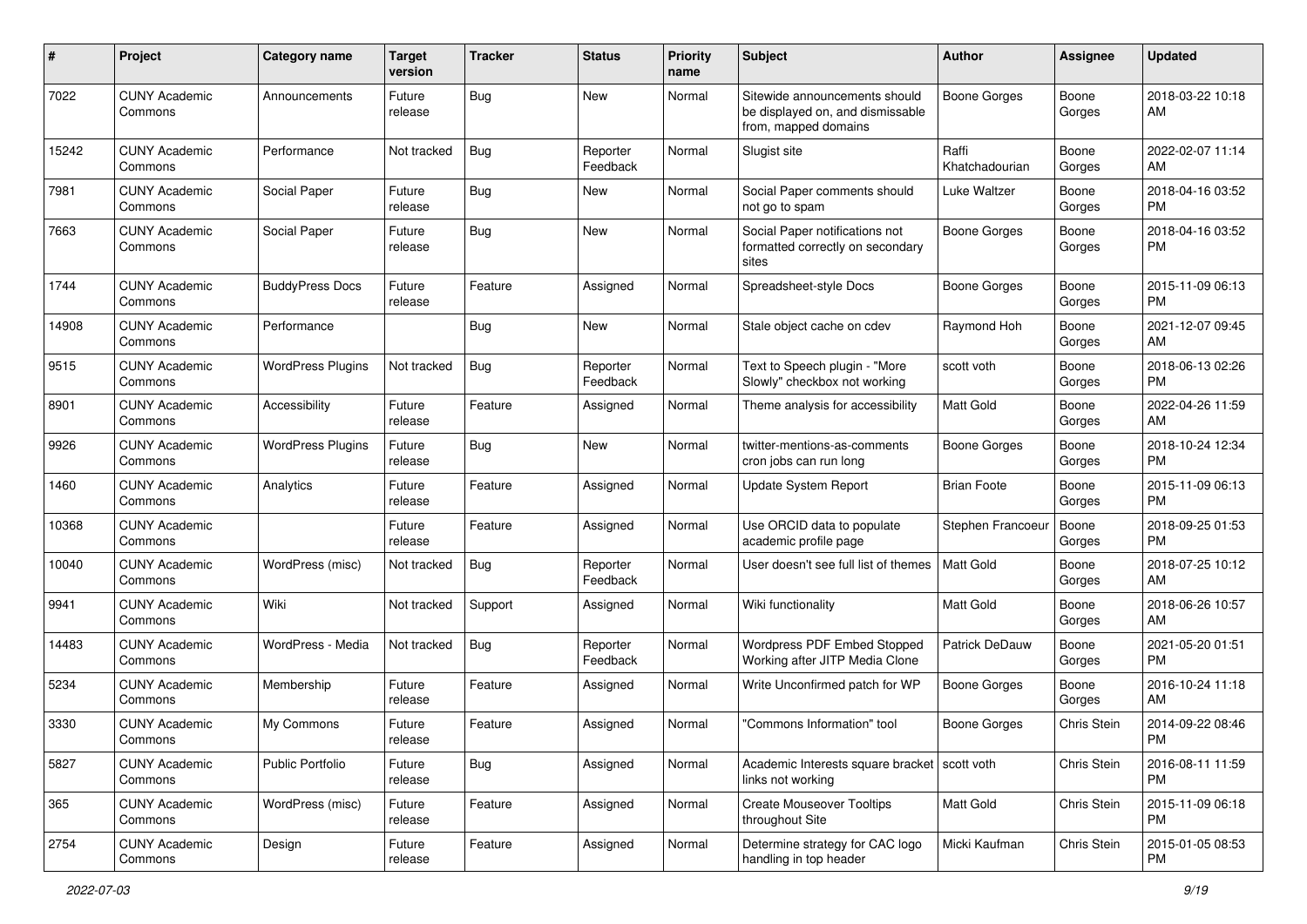| $\pmb{\#}$ | <b>Project</b>                                                          | <b>Category name</b>                  | <b>Target</b><br>version | <b>Tracker</b> | <b>Status</b>        | <b>Priority</b><br>name | <b>Subject</b>                                                      | <b>Author</b>    | Assignee            | <b>Updated</b>                |
|------------|-------------------------------------------------------------------------|---------------------------------------|--------------------------|----------------|----------------------|-------------------------|---------------------------------------------------------------------|------------------|---------------------|-------------------------------|
| 3059       | <b>CUNY Academic</b><br>Commons                                         | Group Forums                          | Future<br>release        | Design/UX      | <b>New</b>           | Normal                  | Forum Post Permissable Content<br><b>Explanatory Text</b>           | Chris Stein      | Chris Stein         | 2015-04-02 11:27<br>AM        |
| 1544       | <b>CUNY Academic</b><br>Commons                                         | Groups (misc)                         | Future<br>release        | Feature        | Reporter<br>Feedback | Normal                  | Group Filtering and Sorting                                         | Matt Gold        | Chris Stein         | 2019-03-01 02:25<br><b>PM</b> |
| 2832       | <b>CUNY Academic</b><br>Commons                                         | <b>Public Portfolio</b>               | Future<br>release        | Feature        | Assigned             | Normal                  | Improve interface for (not)<br>auto-linking profile fields          | Boone Gorges     | Chris Stein         | 2015-01-05 08:52<br><b>PM</b> |
| 3770       | <b>CUNY Academic</b><br>Commons                                         | <b>Public Portfolio</b>               | Future<br>release        | Feature        | Assigned             | Normal                  | Improve Layout/Formatting of<br>Positions Area on Public Portfolios | <b>Matt Gold</b> | Chris Stein         | 2015-04-01 09:17<br><b>PM</b> |
| 10354      | <b>CUNY Academic</b><br>Commons                                         | <b>Public Portfolio</b>               | Future<br>release        | Feature        | New                  | Normal                  | Opt out of Having a Profile Page                                    | scott voth       | Chris Stein         | 2020-05-12 10:43<br>AM        |
| 2881       | <b>CUNY Academic</b><br>Commons                                         | <b>Public Portfolio</b>               | Future<br>release        | Feature        | Assigned             | Normal                  | Redesign the UX for Profiles                                        | Chris Stein      | Chris Stein         | 2016-10-13 12:45<br><b>PM</b> |
| 860        | <b>CUNY Academic</b><br>Commons                                         | Design                                | Future<br>release        | Design/UX      | Assigned             | Normal                  | <b>Standardize Button Treatment</b><br><b>Across the Commons</b>    | Chris Stein      | Chris Stein         | 2014-05-01 09:45<br>AM        |
| 9028       | <b>CUNY Academic</b><br>Commons                                         | Onboarding                            | Future<br>release        | Feature        | Assigned             | Normal                  | suggest groups to new members<br>during the registration process    | Matt Gold        | Chris Stein         | 2018-10-24 12:34<br><b>PM</b> |
| 8078       | <b>CUNY Academic</b><br>Commons                                         | <b>WordPress Plugins</b>              | Future<br>release        | System Upgrade | Assigned             | Normal                  | <b>CommentPress Updates</b>                                         | Margaret Galvan  | Christian<br>Wach   | 2017-05-08 03:49<br><b>PM</b> |
| 13199      | <b>CUNY Academic</b><br>Commons                                         | Group Forums                          | Future<br>release        | Feature        | <b>New</b>           | Normal                  | Favoring Groups over bbPress<br>plugin                              | Colin McDonald   | Colin<br>McDonald   | 2021-11-19 12:28<br><b>PM</b> |
| 4438       | <b>CUNY Academic</b><br>Commons                                         | Events                                | Future<br>release        | Bug            | Assigned             | Normal                  | Events Calendar - Export<br><b>Recurring Events</b>                 | scott voth       | Daniel Jones        | 2016-05-23 04:25<br><b>PM</b> |
| 5268       | <b>CUNY Academic</b><br>Commons                                         | Group Forums                          | Future<br>release        | Bug            | Assigned             | Normal                  | Long-time to post to multiple<br>groups                             | Luke Waltzer     | Daniel Jones        | 2016-09-07 06:31<br><b>PM</b> |
| 2167       | <b>CUNY Academic</b><br>Commons                                         | WordPress (misc)                      | Future<br>release        | Bug            | Assigned             | Normal                  | <b>CAC-Livestream Plugin Issues</b>                                 | Michael Smith    | Dominic<br>Giglio   | 2015-01-02 03:06<br><b>PM</b> |
| 412        | <b>CUNY Academic</b><br>Commons                                         | <b>WordPress Themes</b>               | Future<br>release        | Feature        | Assigned             | Normal                  | <b>Featured Themes</b>                                              | <b>Matt Gold</b> | Dominic<br>Giglio   | 2015-01-05 08:44<br><b>PM</b> |
| 12062      | AD/O365 Transition<br>from NonMatric to<br><b>Matriculated Students</b> |                                       |                          | Feature        | In Progress          | Normal                  | create solution and console<br>project                              | Emilio Rodriguez | Emilio<br>Rodriguez | 2019-11-12 03:56<br><b>PM</b> |
| 9835       | <b>CUNY Academic</b><br>Commons                                         | Group Forums                          | Future<br>release        | Bug            | Assigned             | Normal                  | add a "like" function?                                              | Marilyn Weber    | <b>Erik Trainer</b> | 2018-06-05 01:49<br><b>PM</b> |
| 13331      | <b>CUNY Academic</b><br>Commons                                         | Site cloning                          | Future<br>release        | Bug            | New                  | Normal                  | Combine Site Template and Clone   Boone Gorges<br>operations        |                  | Jeremy Felt         | 2021-11-19 12:39<br><b>PM</b> |
| 13891      | <b>CUNY Academic</b><br>Commons                                         | <b>Internal Tools and</b><br>Workflow | 2.1.0                    | Feature        | New                  | Normal                  | Migrate automated linting to<br>GitHub Actions                      | Boone Gorges     | Jeremy Felt         | 2022-06-29 11:13<br>AM        |
| 15194      | CUNY Academic<br>Commons                                                | Internal Tools and<br>Workflow        | 2.1.0                    | Feature        | <b>New</b>           | Normal                  | PHPCS sniff for un-restored<br>switch_to_blog() calls               | Boone Gorges     | Jeremy Felt         | 2022-05-26 10:45<br>AM        |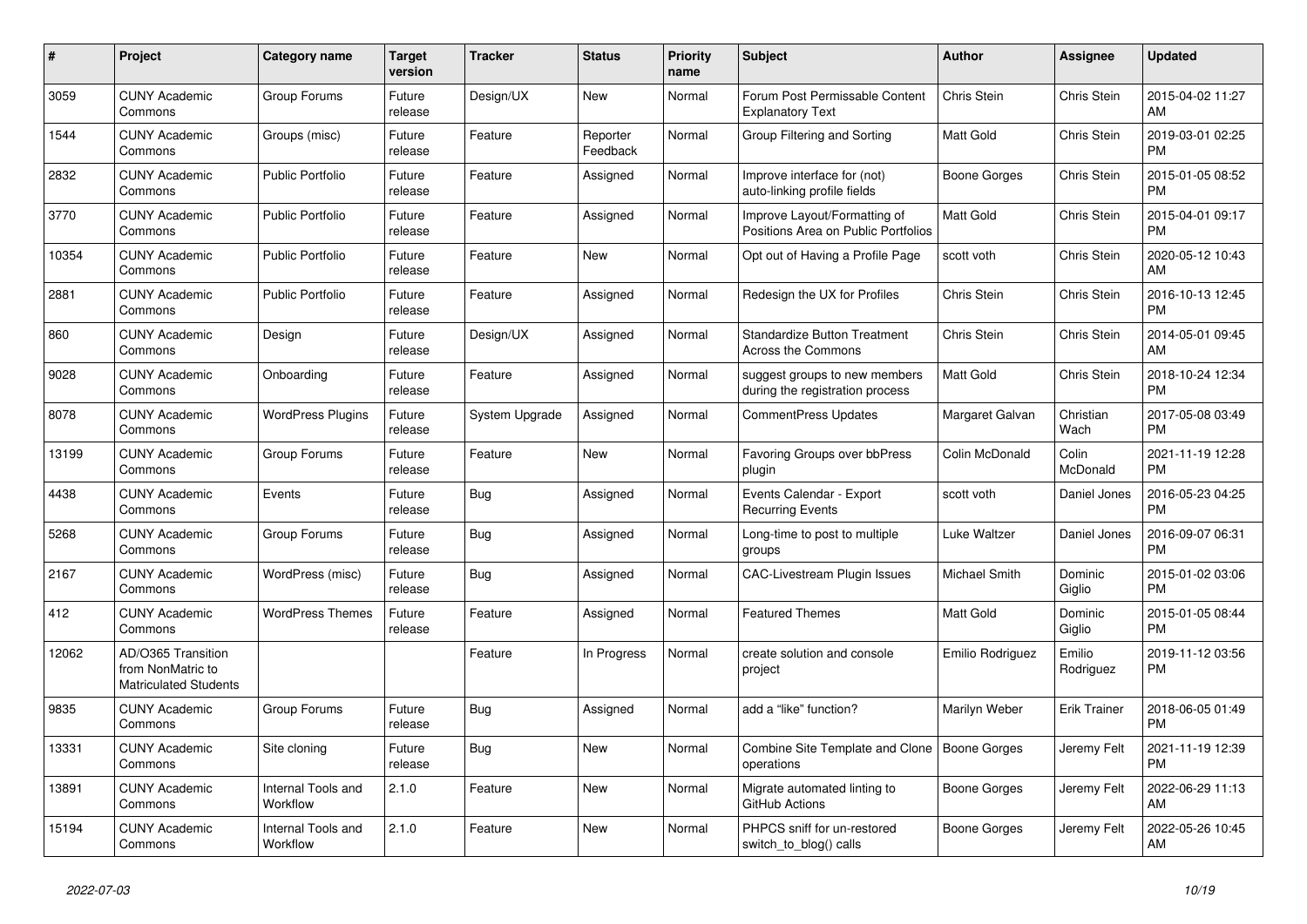| #     | Project                         | Category name             | <b>Target</b><br>version | <b>Tracker</b> | <b>Status</b>        | <b>Priority</b><br>name | Subject                                                                               | <b>Author</b>                | <b>Assignee</b>    | <b>Updated</b>                |
|-------|---------------------------------|---------------------------|--------------------------|----------------|----------------------|-------------------------|---------------------------------------------------------------------------------------|------------------------------|--------------------|-------------------------------|
| 8666  | <b>CUNY Academic</b><br>Commons | Teaching                  | Not tracked              | Documentation  | Assigned             | Normal                  | Create Teaching on the Commons<br>Resource Page                                       | <b>Matt Gold</b>             | Laurie Hurson      | 2019-09-23 03:16<br><b>PM</b> |
| 11879 | <b>CUNY Academic</b><br>Commons |                           | Not tracked              | Bug            | New                  | Normal                  | Hypothesis comments appearing<br>on multiple, different pdfs across<br>blogs          | Laurie Hurson                | Laurie Hurson      | 2019-09-19 02:39<br><b>PM</b> |
| 14475 | <b>CUNY Academic</b><br>Commons |                           | Not tracked              | Publicity      | New                  | Normal                  | OER Showcase Page                                                                     | Laurie Hurson                | Laurie Hurson      | 2021-09-14 10:46<br>AM.       |
| 12446 | <b>CUNY Academic</b><br>Commons | Groups (misc)             | Future<br>release        | Feature        | Reporter<br>Feedback | Normal                  | Toggle default site to group forum<br>posting                                         | Laurie Hurson                | Laurie Hurson      | 2020-03-10 11:57<br>AM.       |
| 11517 | <b>CUNY Academic</b><br>Commons |                           | Not tracked              | Feature        | Assigned             | Normal                  | wp-accessibility plugin should not<br>strip 'target=" blank" by default               | Boone Gorges                 | Laurie Hurson      | 2019-09-24 09:57<br>AM        |
| 5955  | <b>CUNY Academic</b><br>Commons | Outreach                  | Future<br>release        | Feature        | Assigned             | Normal                  | Create auto-newsletter for<br>commons members                                         | Matt Gold                    | Luke Waltzer       | 2016-08-30 10:34<br>AM        |
| 6078  | <b>CUNY Academic</b><br>Commons | <b>Blogs (BuddyPress)</b> | Future<br>release        | Feature        | New                  | Normal                  | <b>Explore Adding Network Blog</b><br>Metadata Plugin                                 | Luke Waltzer                 | Luke Waltzer       | 2016-10-11 10:29<br><b>PM</b> |
| 2666  | <b>CUNY Academic</b><br>Commons | About page                | Not tracked              | Documentation  | Assigned             | Normal                  | <b>Update About Text</b>                                                              | Chris Stein                  | Luke Waltzer       | 2016-03-04 11:19<br>AM        |
| 6298  | <b>CUNY Academic</b><br>Commons | <b>User Experience</b>    | Not tracked              | Design/UX      | Assigned             | Normal                  | Examine data from survey                                                              | <b>Matt Gold</b>             | Margaret<br>Galvan | 2016-10-14 12:16<br>PM.       |
| 7828  | <b>CUNY Academic</b><br>Commons |                           | Not tracked              | Feature        | Assigned             | Normal                  | Theme Assessment 2017                                                                 | Margaret Galvan              | Margaret<br>Galvan | 2017-05-02 10:41<br><b>PM</b> |
| 8211  | <b>CUNY Academic</b><br>Commons | <b>WordPress Themes</b>   | Future<br>release        | Feature        | New                  | Normal                  | Theme Suggestions: Material<br>Design-Inspired Themes                                 | Margaret Galvan              | Margaret<br>Galvan | 2017-08-07 02:48<br><b>PM</b> |
| 12392 | <b>CUNY Academic</b><br>Commons | Help/Codex                | Not tracked              | Documentation  | New                  | Normal                  | <b>Updates to Common Commons</b><br>Questions on Help Page                            | scott voth                   | Margaret<br>Galvan | 2020-02-11 10:53<br>AM        |
| 3509  | <b>CUNY Academic</b><br>Commons | Publicity                 | 1.7                      | Publicity      | New                  | Normal                  | Create 1.7 digital signage imagery                                                    | Micki Kaufman                | Marilyn<br>Weber   | 2014-10-01 12:40<br><b>PM</b> |
| 8837  | <b>CUNY Academic</b><br>Commons |                           | Not tracked              | Feature        | Assigned             | Normal                  | Create a form to request info from<br>people requesting premium<br>themes and plugins | <b>Matt Gold</b>             | Marilyn<br>Weber   | 2017-11-14 03:35<br><b>PM</b> |
| 12382 | <b>CUNY Academic</b><br>Commons | Membership                | Not tracked              | Support        | New                  | Normal                  | Email request change                                                                  | Marilyn Weber                | Marilyn<br>Weber   | 2020-02-06 12:56<br><b>PM</b> |
| 9420  | <b>CUNY Academic</b><br>Commons | cuny.is                   | Not tracked              | Feature        | New                  | Normal                  | Request for http://cuny.is/streams                                                    | Raffi<br>Khatchadourian      | Marilyn<br>Weber   | 2018-04-02 10:08<br>AM        |
| 2573  | <b>NYCDH Community</b><br>Site  |                           |                          | Feature        | Reporter<br>Feedback | Normal                  | Add dh nyc twitter list feed to site                                                  | Mark Newton                  | Matt Gold          | 2013-05-16 11:42<br><b>PM</b> |
| 4225  | <b>CUNY Academic</b><br>Commons | DiRT Integration          | Future<br>release        | Design/UX      | New                  | Normal                  | Add information to DIRT page (in<br>Create a Group)                                   | Samantha Raddatz   Matt Gold |                    | 2015-06-26 03:14<br><b>PM</b> |
| 3657  | <b>CUNY Academic</b><br>Commons | WordPress (misc)          | Not tracked              | Feature        | New                  | Normal                  | Create alert for GC email<br>addresses                                                | Matt Gold                    | Matt Gold          | 2016-04-14 11:29<br><b>PM</b> |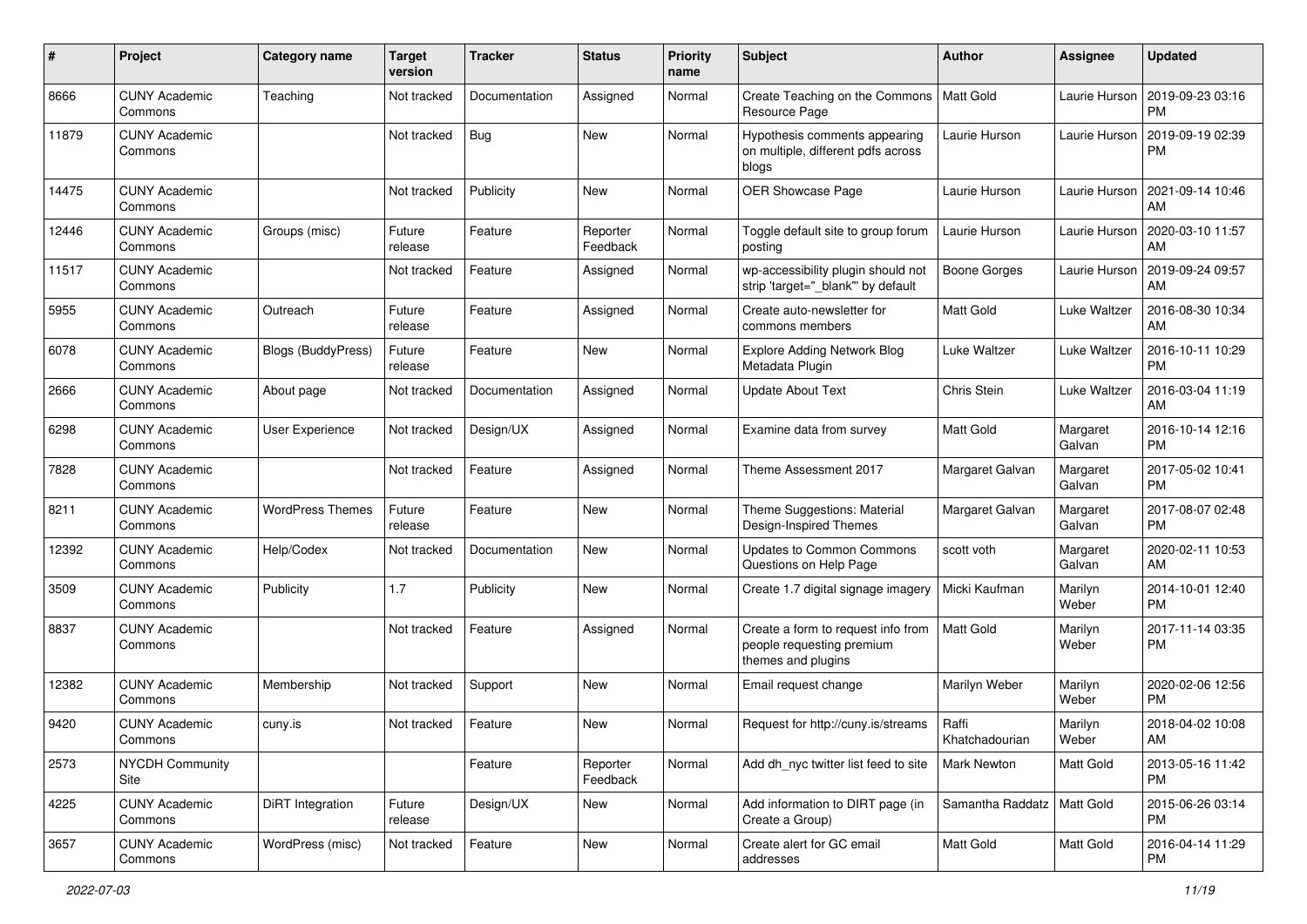| $\pmb{\#}$ | <b>Project</b>                  | <b>Category name</b>     | <b>Target</b><br>version | <b>Tracker</b> | <b>Status</b>        | Priority<br>name | <b>Subject</b>                                                                       | <b>Author</b>    | Assignee           | <b>Updated</b>                |
|------------|---------------------------------|--------------------------|--------------------------|----------------|----------------------|------------------|--------------------------------------------------------------------------------------|------------------|--------------------|-------------------------------|
| 11493      | <b>CUNY Academic</b><br>Commons | Domain Mapping           | Not tracked              | Support        | Reporter<br>Feedback | Normal           | Domain Mapping Request - Talia<br>Schaffer                                           | scott voth       | Matt Gold          | 2019-08-06 08:39<br>AM        |
| 9015       | <b>CUNY Academic</b><br>Commons | Groups (misc)            | Not tracked              | Outreach       | Assigned             | Normal           | Email group admins the email<br>addresses of their groups                            | Matt Gold        | Matt Gold          | 2018-01-02 09:54<br>AM        |
| 10839      | <b>CUNY Academic</b><br>Commons | About page               | Not tracked              | Support        | New                  | Normal           | <b>Mission Statement Needs</b><br>Revision                                           | scott voth       | Matt Gold          | 2018-12-26 10:58<br>AM        |
| 4972       | <b>CUNY Academic</b><br>Commons | Analytics                | Not tracked              | Bug            | <b>New</b>           | Normal           | <b>Newsletter Analytics</b>                                                          | Stephen Real     | Matt Gold          | 2015-12-09 12:54<br><b>PM</b> |
| 8607       | <b>CUNY Academic</b><br>Commons |                          | Not tracked              | Support        | New                  | Normal           | Paypal?                                                                              | Marilyn Weber    | Matt Gold          | 2018-05-15 01:37<br><b>PM</b> |
| 12484      | <b>CUNY Academic</b><br>Commons |                          | Not tracked              | Support        | Reporter<br>Feedback | Normal           | Sign up Code for COIL Course<br>starting in March                                    | Laurie Hurson    | Matt Gold          | 2020-03-02 02:26<br><b>PM</b> |
| 2175       | <b>CUNY Academic</b><br>Commons | WordPress (misc)         | Not tracked              | Support        | Assigned             | Normal           | Subscibe 2 vs. Jetpack<br>subscription options                                       | local admin      | Matt Gold          | 2016-01-26 04:58<br><b>PM</b> |
| 11545      | <b>CUNY Academic</b><br>Commons | <b>WordPress Plugins</b> | Not tracked              | Support        | <b>New</b>           | Normal           | <b>Twitter searches in WordPress</b>                                                 | Gina Cherry      | Matt Gold          | 2019-09-23 01:03<br><b>PM</b> |
| 8898       | <b>CUNY Academic</b><br>Commons | Social Paper             | Not tracked              | Feature        | Assigned             | Normal           | Usage data on docs and social<br>paper                                               | Matt Gold        | Matt Gold          | 2017-11-16 11:32<br>AM        |
| 3691       | <b>CUNY Academic</b><br>Commons | <b>WordPress Plugins</b> | Future<br>release        | Bug            | <b>New</b>           | Normal           | <b>WPMU Domain Mapping</b><br>Debugging on cdev                                      | Raymond Hoh      | Matt Gold          | 2014-12-12 09:04<br>AM        |
| 8902       | <b>CUNY Academic</b><br>Commons | Design                   | Not tracked              | Feature        | Assigned             | Normal           | Report back on research on<br><b>BuddyPress themes</b>                               | Matt Gold        | Michael Smith      | 2017-11-10 12:31<br><b>PM</b> |
| 3506       | <b>CUNY Academic</b><br>Commons | Publicity                | 1.7                      | Publicity      | New                  | Normal           | Prepare 1.7 email messaging                                                          | Micki Kaufman    | Micki<br>Kaufman   | 2014-10-01 12:36<br><b>PM</b> |
| 7624       | <b>CUNY Academic</b><br>Commons | BuddyPress (misc)        | Future<br>release        | Design/UX      | <b>New</b>           | Normal           | <b>BP Notifications</b>                                                              | Luke Waltzer     | Paige Dupont       | 2017-02-08 10:43<br><b>PM</b> |
| 11393      | <b>CUNY Academic</b><br>Commons |                          | Not tracked              | Publicity      | <b>New</b>           | Normal           | After 1.15 release, ceate a hero<br>slide and post about adding a site<br>to a group | scott voth       | Patrick<br>Sweeney | 2019-05-14 10:32<br>AM        |
| 12741      | <b>CUNY Academic</b><br>Commons | <b>WordPress Plugins</b> | Not tracked              | Support        | Reporter<br>Feedback | Normal           | <b>Tableau Public Viz Block</b>                                                      | Marilyn Weber    | Raymond<br>Hoh     | 2020-05-12 11:00<br>AM        |
| 6671       | <b>CUNY Academic</b><br>Commons | Reply By Email           | Not tracked              | <b>Bug</b>     | Assigned             | Normal           | "Post too often" RBE error<br>message                                                | <b>Matt Gold</b> | Raymond<br>Hoh     | 2016-11-11 09:55<br>AM        |
| 14983      | <b>CUNY Academic</b><br>Commons | WordPress (misc)         | Not tracked              | Support        | Reporter<br>Feedback | Normal           | "Read More" tag not working                                                          | Rebecca Krisel   | Raymond<br>Hoh     | 2021-11-23 01:17<br><b>PM</b> |
| 9729       | <b>CUNY Academic</b><br>Commons | <b>SEO</b>               | Not tracked              | Support        | New                  | Normal           | 503 Errors showing on<br>newlaborforum.cuny.edu                                      | Diane Krauthamer | Raymond<br>Hoh     | 2018-05-22 04:48<br><b>PM</b> |
| 3939       | <b>CUNY Academic</b><br>Commons | <b>WordPress Plugins</b> | Future<br>release        | Bug            | Hold                 | Normal           | Activity stream support for<br>Co-Authors Plus plugin                                | Raymond Hoh      | Raymond<br>Hoh     | 2015-11-09 06:13<br><b>PM</b> |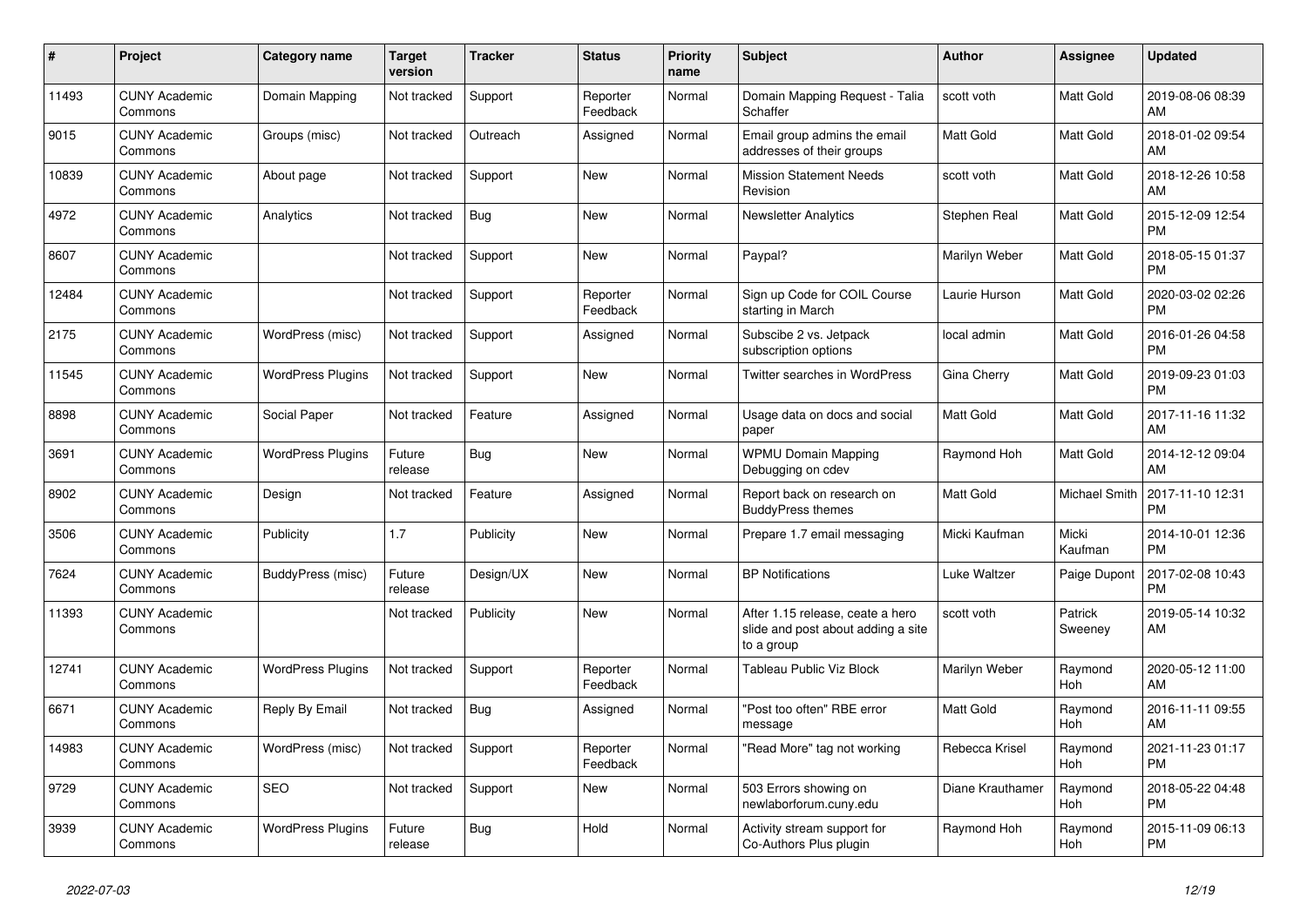| #     | Project                         | <b>Category name</b>     | <b>Target</b><br>version | <b>Tracker</b> | <b>Status</b>        | Priority<br>name | <b>Subject</b>                                                  | <b>Author</b>           | <b>Assignee</b> | <b>Updated</b>                |
|-------|---------------------------------|--------------------------|--------------------------|----------------|----------------------|------------------|-----------------------------------------------------------------|-------------------------|-----------------|-------------------------------|
| 3492  | <b>CUNY Academic</b><br>Commons | <b>WordPress Themes</b>  | Future<br>release        | Support        | Assigned             | Normal           | Add CBOX theme to the<br>Commons                                | scott voth              | Raymond<br>Hoh  | 2014-10-08 05:55<br><b>PM</b> |
| 2571  | <b>NYCDH Community</b><br>Site  |                          |                          | Feature        | Assigned             | Normal           | Add Google custom search box to<br>homepage                     | <b>Mark Newton</b>      | Raymond<br>Hoh  | 2013-05-18 07:49<br><b>PM</b> |
| 2574  | <b>NYCDH Community</b><br>Site  |                          |                          | Feature        | Assigned             | Normal           | Add Way to Upload Files to<br>Groups                            | <b>Mark Newton</b>      | Raymond<br>Hoh  | 2013-05-18 07:46<br><b>PM</b> |
| 11243 | <b>CUNY Academic</b><br>Commons | BuddyPress (misc)        | Future<br>release        | Bug            | New                  | Normal           | Audit bp-custom.php                                             | Raymond Hoh             | Raymond<br>Hoh  | 2022-04-26 11:59<br>AM        |
| 15516 | <b>CUNY Academic</b><br>Commons | <b>WordPress Plugins</b> |                          | Bug            | Reporter<br>Feedback | Normal           | Can't publish or save draft of post<br>on wordpress.com         | Raffi<br>Khatchadourian | Raymond<br>Hoh  | 2022-03-02 05:52<br><b>PM</b> |
| 11649 | <b>CUNY Academic</b><br>Commons | <b>WordPress Plugins</b> | 2.0.3                    | <b>Bug</b>     | In Progress          | Normal           | CC license displayed on every<br>page                           | Gina Cherry             | Raymond<br>Hoh  | 2022-06-29 11:32<br>AM        |
| 11624 | <b>CUNY Academic</b><br>Commons | WordPress (misc)         | Not tracked              | Support        | New                  | Normal           | Change pages into posts or swap<br>database for a Commons site? | Stephen Klein           | Raymond<br>Hoh  | 2019-07-09 11:04<br>AM        |
| 14994 | <b>CUNY Academic</b><br>Commons | cdev.gc.cuny.edu         | Not tracked              | Support        | In Progress          | Normal           | Clear Cache on CDEV                                             | scott voth              | Raymond<br>Hoh  | 2021-12-07 03:51<br><b>PM</b> |
| 9346  | <b>CUNY Academic</b><br>Commons | WordPress (misc)         | Not tracked              | Bug            | <b>New</b>           | Normal           | Clone cetls.bmcc.cuny.edu for<br>development                    | Owen Roberts            | Raymond<br>Hoh  | 2018-03-06 05:35<br><b>PM</b> |
| 11149 | <b>CUNY Academic</b><br>Commons |                          | Not tracked              | Support        | Reporter<br>Feedback | Normal           | comments getting blocked                                        | Marilyn Weber           | Raymond<br>Hoh  | 2019-03-26 11:40<br>AM        |
| 13328 | <b>CUNY Academic</b><br>Commons | Group Forums             | Not tracked              | Bug            | Reporter<br>Feedback | Normal           | cross-posting in two related<br>groups                          | Marilyn Weber           | Raymond<br>Hoh  | 2020-09-15 10:39<br><b>PM</b> |
| 13946 | <b>CUNY Academic</b><br>Commons | <b>WordPress Plugins</b> | 2.1.0                    | Support        | Assigned             | Normal           | Custom Embed handler For<br>OneDrive files                      | scott voth              | Raymond<br>Hoh  | 2022-05-26 10:46<br>AM        |
| 3192  | <b>CUNY Academic</b><br>Commons | Group Forums             | Future<br>release        | Feature        | Assigned             | Normal           | Customizable forum views for<br>bbPress 2.x group forums        | <b>Boone Gorges</b>     | Raymond<br>Hoh  | 2015-11-09 12:47<br><b>PM</b> |
| 13430 | <b>CUNY Academic</b><br>Commons | Reply By Email           | Not tracked              | Bug            | New                  | Normal           | Delay in RBE                                                    | Luke Waltzer            | Raymond<br>Hoh  | 2020-10-13 11:16<br>AM        |
| 3662  | <b>CUNY Academic</b><br>Commons | <b>SEO</b>               | Future<br>release        | Feature        | Assigned             | Normal           | Duplicate Content/SEO/Google<br>issues                          | Matt Gold               | Raymond<br>Hoh  | 2015-04-13 04:37<br><b>PM</b> |
| 7928  | <b>CUNY Academic</b><br>Commons | Group Forums             | Not tracked              | Bug            | New                  | Normal           | Duplicate Forum post                                            | Luke Waltzer            | Raymond<br>Hoh  | 2017-04-11 09:27<br><b>PM</b> |
| 13358 | <b>CUNY Academic</b><br>Commons | Group Forums             | Future<br>release        | Feature        | <b>New</b>           | Normal           | Improved UI for group forum<br>threading settings               | Boone Gorges            | Raymond<br>Hoh  | 2021-11-19 12:27<br><b>PM</b> |
| 3536  | <b>CUNY Academic</b><br>Commons | My Commons               | Future<br>release        | Feature        | Assigned             | Normal           | Infinite Scroll on My Commons<br>page                           | <b>Matt Gold</b>        | Raymond<br>Hoh  | 2015-04-13 04:42<br><b>PM</b> |
| 7115  | CUNY Academic<br>Commons        | Groups (misc)            | Future<br>release        | Feature        | Reporter<br>Feedback | Normal           | make licensing info clear during<br>group creation              | <b>Matt Gold</b>        | Raymond<br>Hoh  | 2020-12-08 11:32<br>AM        |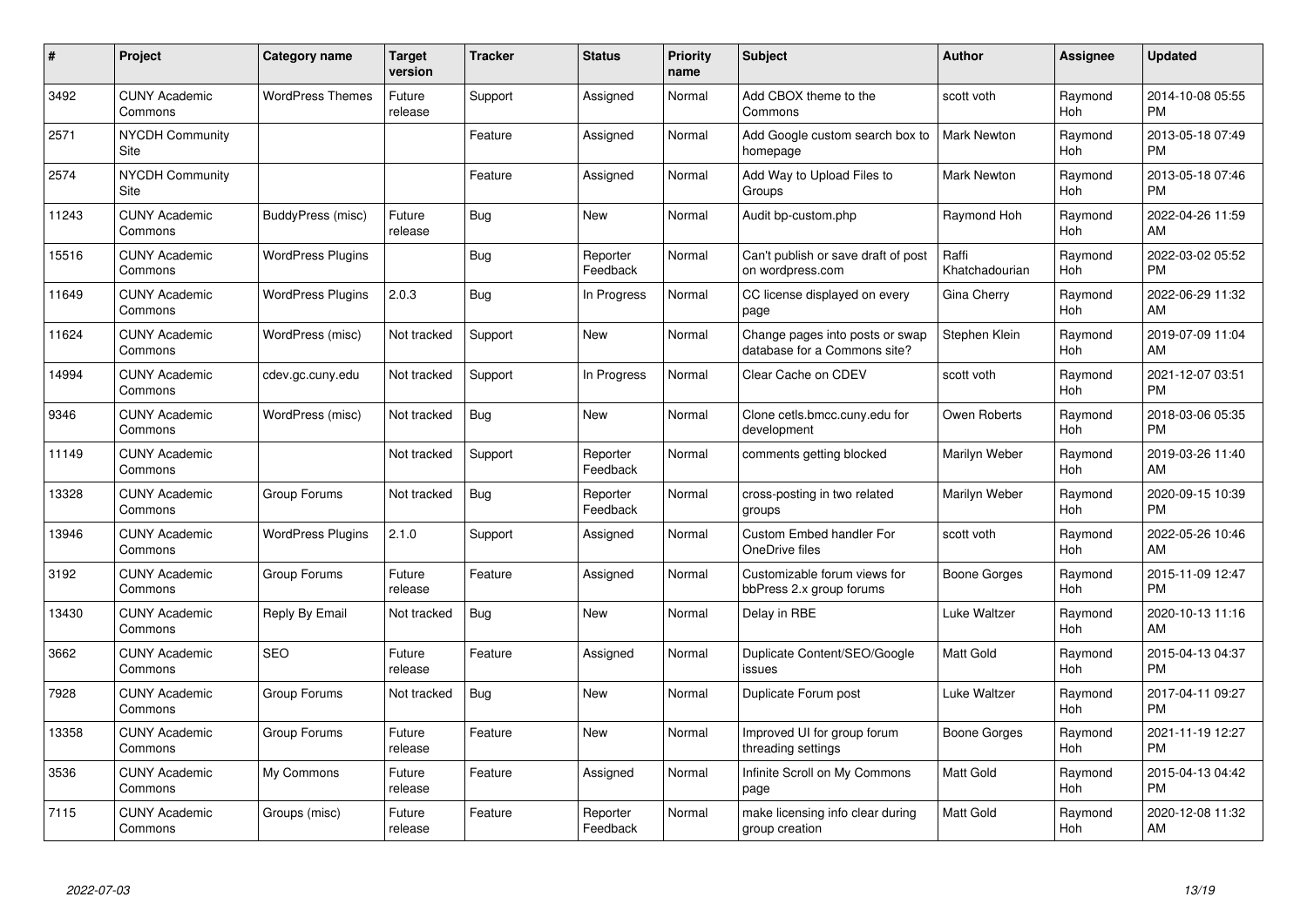| #     | Project                         | <b>Category name</b>     | <b>Target</b><br>version | <b>Tracker</b> | <b>Status</b>        | <b>Priority</b><br>name | <b>Subject</b>                                                     | <b>Author</b>           | <b>Assignee</b>       | <b>Updated</b>                |
|-------|---------------------------------|--------------------------|--------------------------|----------------|----------------------|-------------------------|--------------------------------------------------------------------|-------------------------|-----------------------|-------------------------------|
| 14496 | <b>CUNY Academic</b><br>Commons | Domain Mapping           | Future<br>release        | Bug            | <b>New</b>           | Normal                  | Mapped domain SSO uses<br>third-party cookies                      | Raymond Hoh             | Raymond<br>Hoh        | 2021-05-24 04:03<br><b>PM</b> |
| 6995  | <b>CUNY Academic</b><br>Commons | Home Page                | Not tracked              | Bug            | Assigned             | Normal                  | member filter on homepage not<br>working                           | <b>Matt Gold</b>        | Raymond<br>Hoh        | 2016-12-11 09:46<br><b>PM</b> |
| 8992  | <b>NYCDH Community</b><br>Site  |                          |                          | <b>Bug</b>     | Assigned             | Normal                  | Multiple RBE error reports                                         | <b>Matt Gold</b>        | Raymond<br>Hoh        | 2017-12-11 05:43<br><b>PM</b> |
| 3517  | <b>CUNY Academic</b><br>Commons | My Commons               | Future<br>release        | Feature        | Assigned             | Normal                  | Mute/Unmute My Commons<br>updates                                  | <b>Matt Gold</b>        | Raymond<br>Hoh        | 2015-11-09 01:19<br><b>PM</b> |
| 10262 | <b>CUNY Academic</b><br>Commons |                          | Not tracked              | Bug            | Reporter<br>Feedback | Normal                  | Newsletter Plugin: Broken Image<br>at Bottom of All Newsletters    | Mark Webb               | Raymond<br>Hoh        | 2018-08-30 05:17<br><b>PM</b> |
| 12004 | <b>CUNY Academic</b><br>Commons |                          | Not tracked              | Support        | Reporter<br>Feedback | Normal                  | Notifications for spam blog<br>comments                            | Gina Cherry             | Raymond<br>Hoh        | 2019-11-01 12:05<br><b>PM</b> |
| 8976  | <b>CUNY Academic</b><br>Commons | Reply By Email           | Not tracked              | Feature        | Assigned             | Normal                  | Package RBE new topics posting?                                    | l Matt Gold             | Raymond<br>Hoh        | 2017-12-04 02:34<br><b>PM</b> |
| 10659 | <b>CUNY Academic</b><br>Commons | Group Forums             | Future<br>release        | Feature        | Assigned             | Normal                  | Post to multiple groups via email                                  | <b>Matt Gold</b>        | Raymond<br><b>Hoh</b> | 2018-11-15 12:54<br>AM        |
| 13286 | <b>CUNY Academic</b><br>Commons |                          | Not tracked              | Support        | New                  | Normal                  | problem connecting with<br>WordPress app                           | Marilyn Weber           | Raymond<br>Hoh        | 2020-09-08 11:16<br>AM        |
| 9060  | <b>CUNY Academic</b><br>Commons | Commons In A Box         | Not tracked              | Bug            | Hold                 | Normal                  | Problems with CBox image library<br>/ upload                       | Lisa Rhody              | Raymond<br>Hoh        | 2018-01-10 03:26<br><b>PM</b> |
| 8991  | <b>CUNY Academic</b><br>Commons | Reply By Email           | Not tracked              | Bug            | Hold                 | Normal                  | RBE duplicate email message<br>issue                               | <b>Matt Gold</b>        | Raymond<br>Hoh        | 2018-02-18 08:53<br><b>PM</b> |
| 3369  | <b>CUNY Academic</b><br>Commons | Reply By Email           | Not tracked              | Outreach       | Hold                 | Normal                  | Release reply by email to WP<br>plugin directory                   | <b>Matt Gold</b>        | Raymond<br>Hoh        | 2016-03-01 12:46<br><b>PM</b> |
| 16110 | <b>CUNY Academic</b><br>Commons |                          |                          | Support        | Reporter<br>Feedback | Normal                  | remove Creative Commons<br>license from pages?                     | Marilyn Weber           | Raymond<br>Hoh        | 2022-05-17 06:11<br><b>PM</b> |
| 4388  | <b>CUNY Academic</b><br>Commons | WordPress (misc)         | Future<br>release        | Bug            | Assigned             | Normal                  | Repeated request for<br>authentication.                            | Alice.Lynn<br>McMichael | Raymond<br>Hoh        | 2015-08-11 07:35<br><b>PM</b> |
| 3577  | <b>CUNY Academic</b><br>Commons | My Commons               | Future<br>release        | Design/UX      | Assigned             | Normal                  | Replies to items in My Commons                                     | <b>Matt Gold</b>        | Raymond<br>Hoh        | 2015-04-09 05:19<br><b>PM</b> |
| 5282  | <b>CUNY Academic</b><br>Commons | Social Paper             | Future<br>release        | Bug            | New                  | Normal                  | Replying via email directs to paper<br>but not individual comment. | Marilyn Weber           | Raymond<br>Hoh        | 2016-03-02 01:48<br><b>PM</b> |
| 16319 | <b>CUNY Academic</b><br>Commons | <b>WordPress Plugins</b> | 2.0.3                    | Bug            | New                  | Normal                  | Request for Events Calendar Pro<br>5.14.2 update                   | Raymond Hoh             | Raymond<br>Hoh        | 2022-07-01 04:16<br><b>PM</b> |
| 16245 | <b>CUNY Academic</b><br>Commons | WordPress (misc)         |                          | <b>Bug</b>     | Reporter<br>Feedback | Normal                  | Save Button missing on<br><b>WordPress Profile page</b>            | scott voth              | Raymond<br>Hoh        | 2022-06-16 03:09<br><b>PM</b> |
| 16177 | <b>CUNY Academic</b><br>Commons | Reply By Email           |                          | Bug            | <b>New</b>           | Normal                  | Switch to Inbound mode for RBE                                     | Raymond Hoh             | Raymond<br>Hoh        | 2022-05-30 04:32<br><b>PM</b> |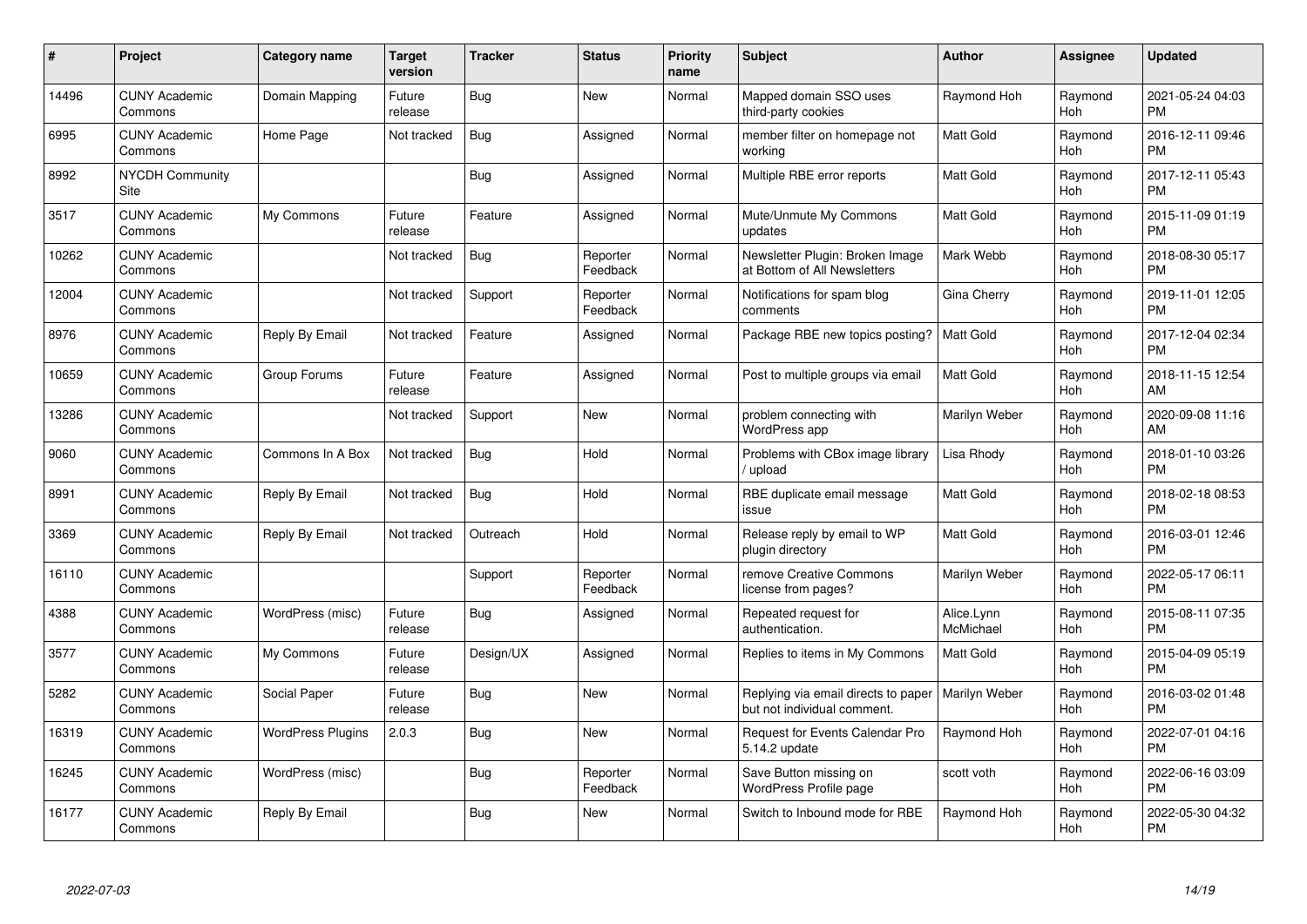| #    | Project                         | <b>Category name</b>     | Target<br>version | <b>Tracker</b> | <b>Status</b>        | <b>Priority</b><br>name | <b>Subject</b>                                                        | <b>Author</b>           | Assignee            | <b>Updated</b>                |
|------|---------------------------------|--------------------------|-------------------|----------------|----------------------|-------------------------|-----------------------------------------------------------------------|-------------------------|---------------------|-------------------------------|
| 497  | <b>CUNY Academic</b><br>Commons | <b>WordPress Plugins</b> | Future<br>release | Feature        | Assigned             | Normal                  | Drag and Drop Ordering on<br>Gallery Post Plugin                      | <b>Matt Gold</b>        | <b>Ron Rennick</b>  | 2015-11-09 06:18<br><b>PM</b> |
| 481  | <b>CUNY Academic</b><br>Commons | Groups (misc)            | Future<br>release | Feature        | Assigned             | Normal                  | ability to archive inactive groups<br>and blogs                       | Michael Mandiberg       | Samantha<br>Raddatz | 2015-11-09 05:56<br><b>PM</b> |
| 4221 | <b>CUNY Academic</b><br>Commons | Group Forums             | Future<br>release | Design/UX      | Assigned             | Normal                  | Add 'Number of Posts' display<br>option to Forum page                 | Samantha Raddatz        | Samantha<br>Raddatz | 2015-06-26 02:21<br><b>PM</b> |
| 4226 | <b>CUNY Academic</b><br>Commons | <b>BuddyPress Docs</b>   | Future<br>release | Design/UX      | <b>New</b>           | Normal                  | Add option to connect a Doc with<br>a Group                           | Samantha Raddatz        | Samantha<br>Raddatz | 2015-09-09 04:08<br><b>PM</b> |
| 4404 | <b>CUNY Academic</b><br>Commons | <b>Public Portfolio</b>  | Future<br>release | Design/UX      | Assigned             | Normal                  | Change color of permissions info<br>on portfolio editing interface    | <b>Matt Gold</b>        | Samantha<br>Raddatz | 2015-08-11 05:28<br><b>PM</b> |
| 3473 | <b>CUNY Academic</b><br>Commons | User Experience          | Future<br>release | Feature        | Assigned             | Normal                  | Commons profile: Add help info<br>about "Positions" replacing "title" | Keith Miyake            | Samantha<br>Raddatz | 2015-11-09 02:28<br><b>PM</b> |
| 5183 | <b>CUNY Academic</b><br>Commons | Social Paper             | Future<br>release | Design/UX      | New                  | Normal                  | Creating a new paper when<br>viewing an existing paper                | Raffi<br>Khatchadourian | Samantha<br>Raddatz | 2016-02-02 12:09<br><b>PM</b> |
| 4253 | <b>CUNY Academic</b><br>Commons | Public Portfolio         | Future<br>release | Design/UX      | <b>New</b>           | Normal                  | Encourage users to add portfolio<br>content                           | Samantha Raddatz        | Samantha<br>Raddatz | 2015-07-07 11:32<br>AM        |
| 4235 | <b>CUNY Academic</b><br>Commons |                          | Not tracked       | Design/UX      | Assigned             | Normal                  | Explore user experience around<br>comments on forum topics vs docs    | <b>Matt Gold</b>        | Samantha<br>Raddatz | 2015-07-21 10:23<br>AM        |
| 3458 | <b>CUNY Academic</b><br>Commons | Groups (misc)            | Future<br>release | Feature        | Assigned             | Normal                  | Filter Members of Group by<br>Campus                                  | Michael Smith           | Samantha<br>Raddatz | 2014-09-26 08:32<br><b>PM</b> |
| 5397 | <b>CUNY Academic</b><br>Commons | Social Paper             | Future<br>release | Feature        | New                  | Normal                  | frustrating to have to<br>enable/disable in SP                        | Marilyn Weber           | Samantha<br>Raddatz | 2016-04-20 03:39<br><b>PM</b> |
| 308  | <b>CUNY Academic</b><br>Commons | Registration             | Future<br>release | Feature        | <b>New</b>           | Normal                  | Group recommendations for<br>signup process                           | Boone Gorges            | Samantha<br>Raddatz | 2015-11-09 05:07<br><b>PM</b> |
| 5317 | <b>CUNY Academic</b><br>Commons | Group Blogs              | Not tracked       | Bug            | Reporter<br>Feedback | Normal                  | Notifications of New Post Didn't<br>Come                              | Luke Waltzer            | Samantha<br>Raddatz | 2016-03-21 10:41<br><b>PM</b> |
| 5225 | <b>CUNY Academic</b><br>Commons | Registration             | Future<br>release | Feature        | Assigned             | Normal                  | On-boarding Issues                                                    | Luke Waltzer            | Samantha<br>Raddatz | 2016-02-12 02:58<br><b>PM</b> |
| 4986 | <b>CUNY Academic</b><br>Commons | ZenDesk                  | Not tracked       | Support        | Assigned             | Normal                  | Prepare documentation for<br>Zendesk re web widget                    | Matt Gold               | Samantha<br>Raddatz | 2016-02-25 03:09<br><b>PM</b> |
| 4622 | <b>CUNY Academic</b><br>Commons | <b>Public Portfolio</b>  | Future<br>release | Design/UX      | <b>New</b>           | Normal                  | <b>Profile Visibility Settings</b>                                    | Samantha Raddatz        | Samantha<br>Raddatz | 2015-09-21 12:18<br><b>PM</b> |
| 653  | <b>CUNY Academic</b><br>Commons | Group Blogs              | Future<br>release | Feature        | Assigned             | Normal                  | Redesign Integration of Groups<br>and Blogs                           | Matt Gold               | Samantha<br>Raddatz | 2015-11-09 05:40<br><b>PM</b> |
| 1105 | <b>CUNY Academic</b><br>Commons | WordPress (misc)         | Future<br>release | Feature        | Assigned             | Normal                  | Rephrase Blog Privacy Options                                         | Matt Gold               | Samantha<br>Raddatz | 2015-11-09 06:19<br><b>PM</b> |
| 4661 | <b>CUNY Academic</b><br>Commons | User Experience          | Future<br>release | Bug            | Assigned             | Normal                  | <b>Simplify Events text</b>                                           | Matt Gold               | Samantha<br>Raddatz | 2015-10-02 09:06<br><b>PM</b> |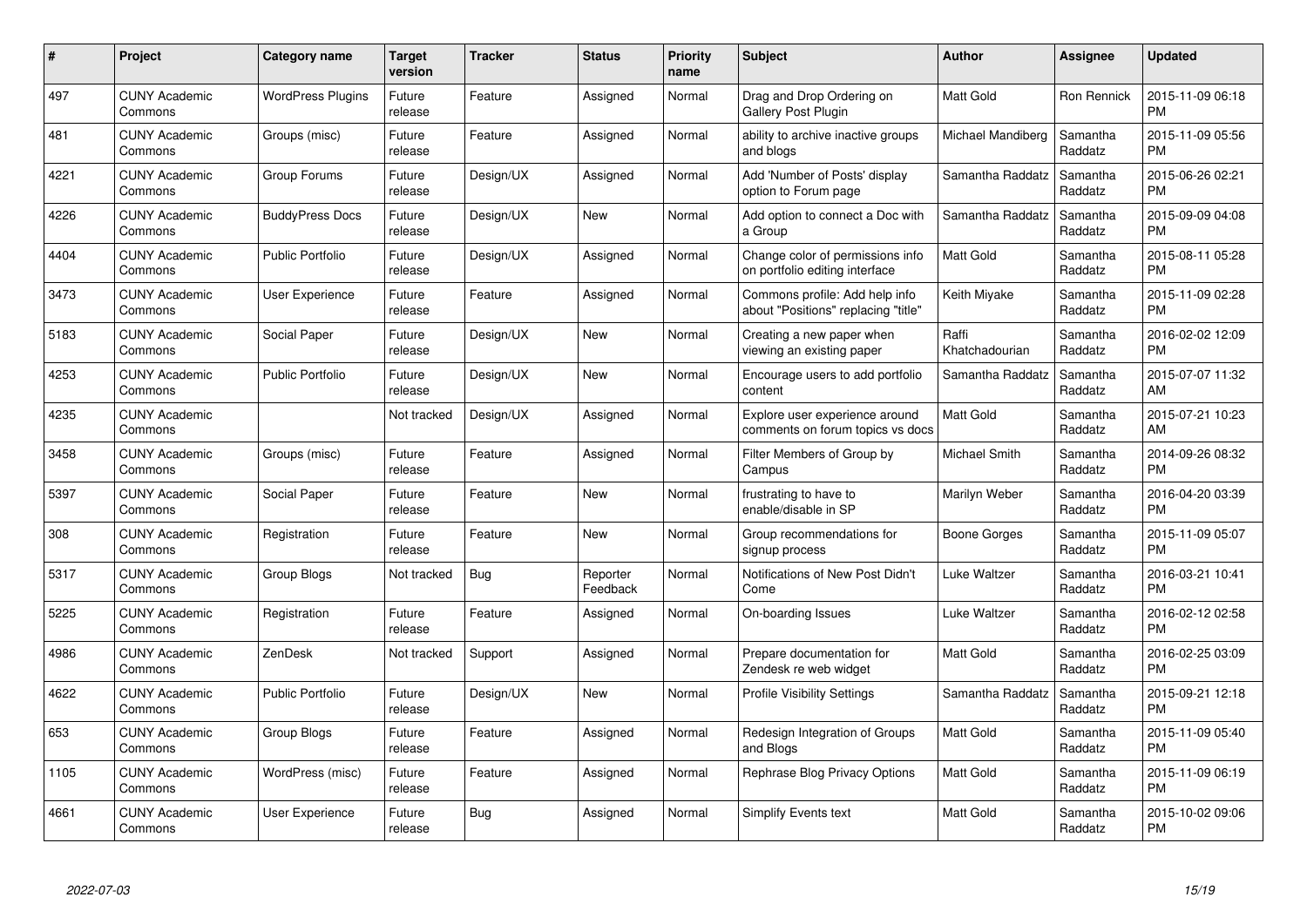| #     | Project                         | <b>Category name</b>        | <b>Target</b><br>version | <b>Tracker</b> | <b>Status</b>        | Priority<br>name | <b>Subject</b>                                                                                                                               | <b>Author</b>          | <b>Assignee</b>     | <b>Updated</b>                |
|-------|---------------------------------|-----------------------------|--------------------------|----------------|----------------------|------------------|----------------------------------------------------------------------------------------------------------------------------------------------|------------------------|---------------------|-------------------------------|
| 5298  | <b>CUNY Academic</b><br>Commons |                             | Not tracked              | Publicity      | <b>New</b>           | Normal           | Survey Pop-Up Text                                                                                                                           | Samantha Raddatz       | Samantha<br>Raddatz | 2016-03-22 12:27<br><b>PM</b> |
| 4027  | <b>CUNY Academic</b><br>Commons | Commons In A Box            | Not tracked              | Design/UX      | Assigned             | Normal           | Usability review of CBOX update<br>procedures                                                                                                | <b>Matt Gold</b>       | Samantha<br>Raddatz | 2015-05-11 06:36<br><b>PM</b> |
| 10439 | <b>CUNY Academic</b><br>Commons | Design                      | 2.1.0                    | Design/UX      | New                  | Normal           | Create Style Guide for Commons                                                                                                               | Sonja Leix             | Sara Cannon         | 2022-06-28 01:43<br><b>PM</b> |
| 10580 | <b>CUNY Academic</b><br>Commons | Information<br>Architecture | Future<br>release        | Design/UX      | <b>New</b>           | Normal           | Primary nav item review                                                                                                                      | Boone Gorges           | Sara Cannon         | 2022-06-28 01:29<br><b>PM</b> |
| 2612  | <b>CUNY Academic</b><br>Commons |                             | Not tracked              | Publicity      | Assigned             | Normal           | Pinterest site for the Commons                                                                                                               | local admin            | Sarah<br>Morgano    | 2016-03-04 11:19<br>AM        |
| 3510  | <b>CUNY Academic</b><br>Commons | Publicity                   | 1.7                      | Publicity      | Assigned             | Normal           | Post on the News Blog re: 'My<br>Commons'                                                                                                    | Micki Kaufman          | Sarah<br>Morgano    | 2014-10-15 11:18<br>AM        |
| 5826  | <b>CUNY Academic</b><br>Commons | <b>WordPress Plugins</b>    | Future<br>release        | Support        | Reporter<br>Feedback | Normal           | <b>Remove Subscription Options</b><br>plugin from directory                                                                                  | Sarah Morgano          | Sarah<br>Morgano    | 2016-10-21 04:14<br><b>PM</b> |
| 3511  | <b>CUNY Academic</b><br>Commons | Publicity                   | 1.7                      | Publicity      | Assigned             | Normal           | Social media for 1.7                                                                                                                         | Micki Kaufman          | Sarah<br>Morgano    | 2014-10-14 03:32<br><b>PM</b> |
| 4222  | <b>CUNY Academic</b><br>Commons | User Experience             | Future<br>release        | Design/UX      | New                  | Normal           | Add information to 'Delete<br>Account' page                                                                                                  | Samantha Raddatz       | scott voth          | 2015-06-26 11:35<br>AM        |
| 14394 | <b>CUNY Academic</b><br>Commons |                             | Not tracked              | Feature        | <b>New</b>           | Normal           | Commons News Site - redesign                                                                                                                 | scott voth             | scott voth          | 2021-09-14 10:46<br>AM        |
| 6115  | <b>CUNY Academic</b><br>Commons | Publicity                   | Not tracked              | Feature        | Assigned             | Normal           | create digital signage for GC                                                                                                                | <b>Matt Gold</b>       | scott voth          | 2016-10-11 10:09<br><b>PM</b> |
| 636   | <b>CUNY Academic</b><br>Commons | WordPress (misc)            | Not tracked              | Support        | Assigned             | Normal           | Create Lynda.com-like Table of<br>Contents for Prospective Tutorial<br>Screencasts                                                           | <b>Matt Gold</b>       | scott voth          | 2016-02-23 03:12<br><b>PM</b> |
| 14787 | <b>CUNY Academic</b><br>Commons | Plugin Packages             | Future<br>release        | Feature        | <b>New</b>           | Normal           | Creating a "Design" plugin<br>package                                                                                                        | Laurie Hurson          | scott voth          | 2022-04-27 04:56<br><b>PM</b> |
| 9908  | <b>CUNY Academic</b><br>Commons |                             | Not tracked              | Feature        | New                  | Normal           | Is it possible to send email<br>updates to users (or an email<br>address not on the list) for only a<br>single page AFTER being<br>prompted? | <b>Michael Shields</b> | scott voth          | 2018-06-11 01:34<br><b>PM</b> |
| 3565  | <b>CUNY Academic</b><br>Commons | My Commons                  | Not tracked              | Documentation  | <b>New</b>           | Normal           | Load Newest inconsistencies                                                                                                                  | Chris Stein            | scott voth          | 2015-11-09 01:16<br><b>PM</b> |
| 11883 | <b>CUNY Academic</b><br>Commons | Help/Codex                  | Not tracked              | Support        | New                  | Normal           | Need Embedding Help Page<br>Update (Tableau)                                                                                                 | Anthony Wheeler        | scott voth          | 2019-09-24 08:49<br>AM        |
| 3524  | <b>CUNY Academic</b><br>Commons | Documentation               | Not tracked              | Documentation  | Assigned             | Normal           | Post describing all you can do<br>when starting up a new blog/group                                                                          | Matt Gold              | scott voth          | 2014-10-04 12:56<br><b>PM</b> |
| 12247 | <b>CUNY Academic</b><br>Commons | Publicity                   | Not tracked              | Support        | New                  | Normal           | Screenshot of First Commons<br>Homepage                                                                                                      | scott voth             | scott voth          | 2020-01-14 12:08<br>PM        |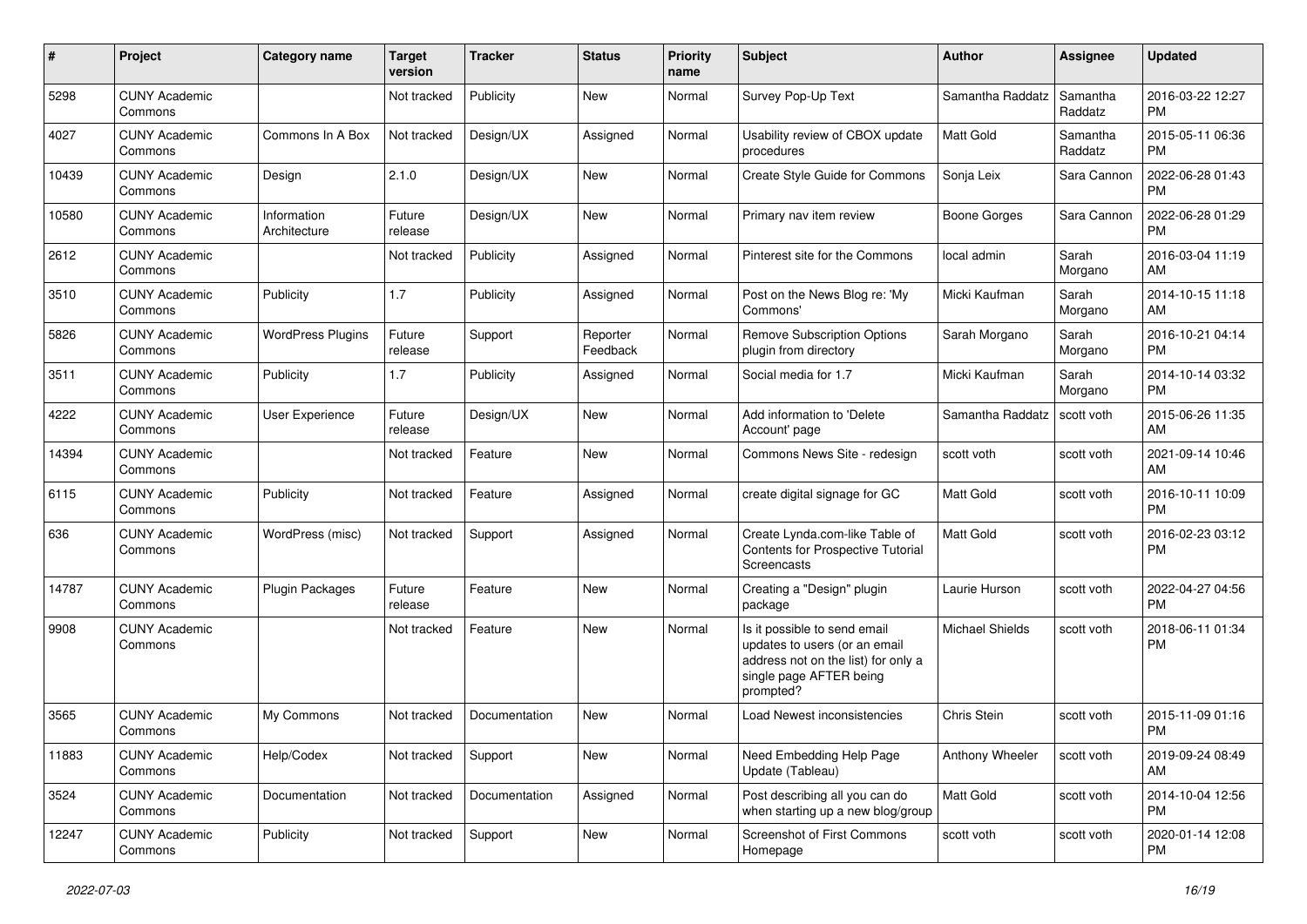| $\#$  | Project                         | <b>Category name</b>     | <b>Target</b><br>version | <b>Tracker</b> | <b>Status</b>        | <b>Priority</b><br>name | <b>Subject</b>                                                                                  | <b>Author</b>      | Assignee            | <b>Updated</b>                |
|-------|---------------------------------|--------------------------|--------------------------|----------------|----------------------|-------------------------|-------------------------------------------------------------------------------------------------|--------------------|---------------------|-------------------------------|
| 4070  | <b>CUNY Academic</b><br>Commons | Analytics                | Not tracked              | Support        | Assigned             | Normal                  | Request for JITP site analytics                                                                 | <b>Matt Gold</b>   | Seth Persons        | 2016-02-23 03:09<br><b>PM</b> |
| 11789 | <b>CUNY Academic</b><br>Commons | Courses                  | Future<br>release        | Feature        | <b>New</b>           | Normal                  | Ability to remove item from<br>Courses list                                                     | Laurie Hurson      | Sonja Leix          | 2019-09-24 12:28<br><b>PM</b> |
| 4635  | <b>CUNY Academic</b><br>Commons | Authentication           | Future<br>release        | Feature        | New                  | Normal                  | Allow non-WP authentication                                                                     | Boone Gorges       | Sonja Leix          | 2019-03-01 02:05<br><b>PM</b> |
| 11834 | <b>CUNY Academic</b><br>Commons | <b>Group Files</b>       | Future<br>release        | Feature        | <b>New</b>           | Normal                  | Improved tools for managing<br>group file folders                                               | Boone Gorges       | Sonja Leix          | 2019-09-06 03:55<br><b>PM</b> |
| 9643  | <b>CUNY Academic</b><br>Commons | Publicity                | Not tracked              | Feature        | <b>New</b>           | Normal                  | Create a page on the Commons<br>for logos etc.                                                  | Stephen Real       | Stephen Real        | 2018-04-24 10:53<br>AM        |
| 8440  | <b>CUNY Academic</b><br>Commons | Onboarding               | Not tracked              | Bug            | New                  | Normal                  | Create Test Email Accounts for<br><b>Onboarding Project</b>                                     | Stephen Real       | Stephen Real        | 2017-08-01 09:49<br><b>PM</b> |
| 6665  | <b>CUNY Academic</b><br>Commons |                          | Not tracked              | Publicity      | New                  | Normal                  | Dead Link in 1.10 announcement<br>post                                                          | Paige Dupont       | Stephen Real        | 2016-12-01 03:11<br><b>PM</b> |
| 5316  | <b>CUNY Academic</b><br>Commons | User Experience          | Future<br>release        | Feature        | Assigned             | Normal                  | Prompt user email address<br>updates                                                            | <b>Matt Gold</b>   | Stephen Real        | 2016-12-21 03:30<br><b>PM</b> |
| 6426  | <b>CUNY Academic</b><br>Commons | Spam/Spam<br>Prevention  | Future<br>release        | Feature        | Assigned             | Normal                  | Force captcha on all comments?                                                                  | Matt Gold          | <b>Tahir Butt</b>   | 2016-10-24 02:06<br><b>PM</b> |
| 3090  | <b>CUNY Academic</b><br>Commons | Twitter page             | Future<br>release        | Feature        | Assigned             | Normal                  | Prevent Retweets from showing<br>up on Commons twitter page                                     | Matt Gold          | <b>Tahir Butt</b>   | 2016-10-24 11:31<br>AM        |
| 5581  | <b>CUNY Academic</b><br>Commons | Analytics                | Future<br>release        | Feature        | Assigned             | Normal                  | Explore alternatives to Google<br>Analytics                                                     | <b>Matt Gold</b>   | Valerie<br>Townsend | 2020-04-17 03:12<br><b>PM</b> |
| 5679  | <b>CUNY Academic</b><br>Commons | Analytics                | Not tracked              | Feature        | <b>New</b>           | Normal                  | Logged In Users for GA                                                                          | Valerie Townsend   | Valerie<br>Townsend | 2016-06-11 09:49<br>AM        |
| 13912 | <b>CUNY Academic</b><br>Commons |                          | Not tracked              | Feature        | Hold                 | Low                     | posting "missed schedule"                                                                       | Marilyn Weber      |                     | 2021-02-23 10:46<br>AM        |
| 6356  | <b>CUNY Academic</b><br>Commons | <b>WordPress Plugins</b> | Future<br>release        | Bug            | Reporter<br>Feedback | Low                     | Should Subscribe2 be<br>deprecated?                                                             | Luke Waltzer       |                     | 2017-03-20 12:20<br><b>PM</b> |
| 2577  | <b>NYCDH Community</b><br>Site  |                          |                          | Feature        | Assigned             | Low                     | Investigate Potential to Add Links<br>to the Forum                                              | <b>Mark Newton</b> | Alex Gil            | 2013-05-16 09:40<br><b>PM</b> |
| 2576  | <b>NYCDH Community</b><br>Site  |                          |                          | <b>Bug</b>     | Hold                 | Low                     | Test Next Button in Javascript<br><b>Tutorial Under Activities</b>                              | <b>Mark Newton</b> | Alex Gil            | 2013-05-18 02:55<br><b>PM</b> |
| 8675  | <b>CUNY Academic</b><br>Commons | User Onboarding          | Future<br>release        | <b>Bug</b>     | Reporter<br>Feedback | Low                     | Add new User search screen calls<br>for the input of email address but<br>doesn't work with one | Paul Hebert        | Boone<br>Gorges     | 2017-10-11 11:17<br>AM        |
| 2223  | <b>CUNY Academic</b><br>Commons | <b>WordPress Plugins</b> | Future<br>release        | Feature        | Assigned             | Low                     | Add Participad to the CUNY<br><b>Academic Commons</b>                                           | Matt Gold          | Boone<br>Gorges     | 2014-09-17 10:03<br><b>PM</b> |
| 1167  | <b>CUNY Academic</b><br>Commons | <b>Email Invitations</b> | Future<br>release        | Feature        | <b>New</b>           | Low                     | Allow email invitations to be resent   Boone Gorges                                             |                    | Boone<br>Gorges     | 2015-11-12 12:53<br>AM        |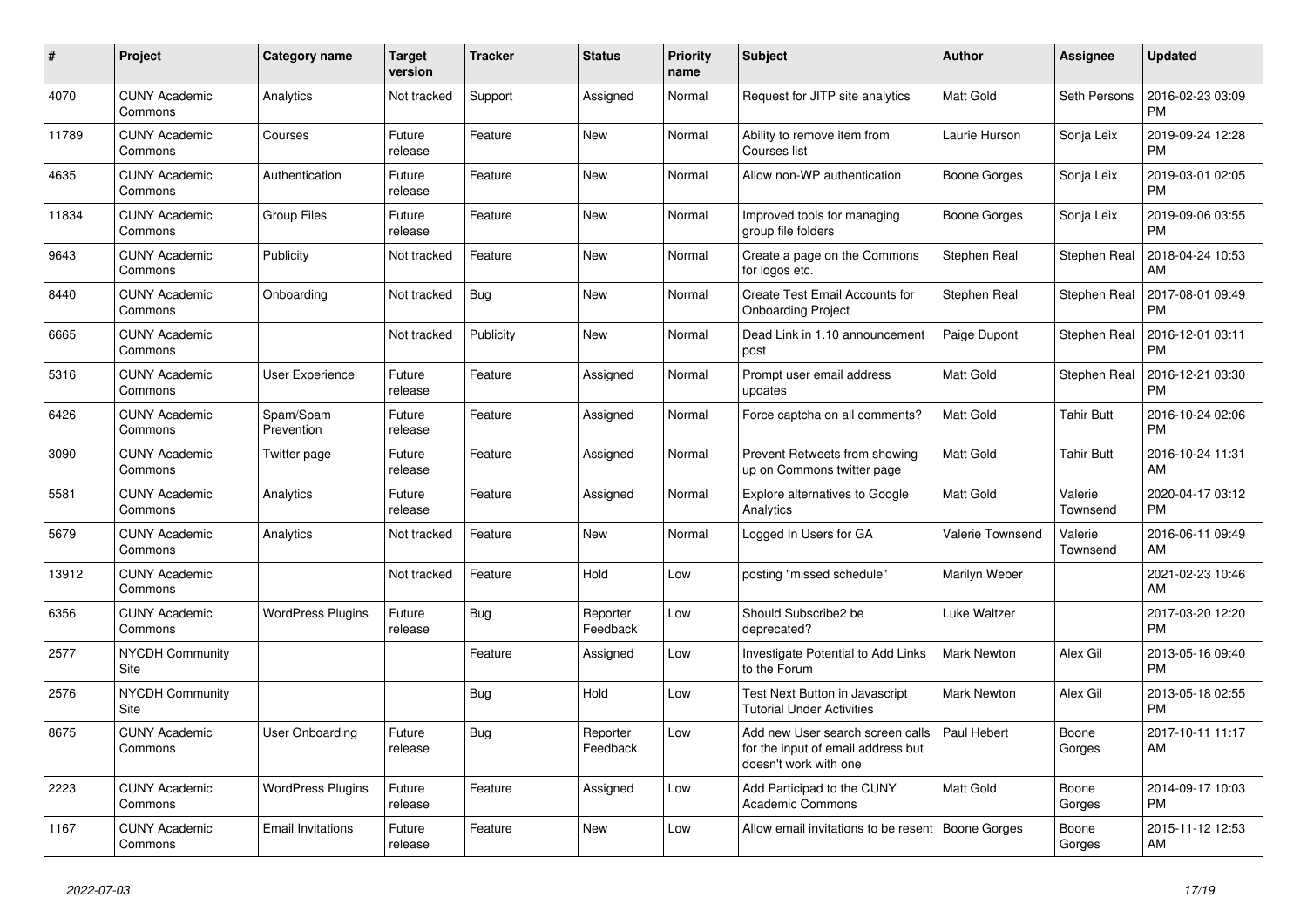| $\pmb{\#}$ | Project                         | <b>Category name</b>     | <b>Target</b><br>version | <b>Tracker</b> | <b>Status</b> | <b>Priority</b><br>name | <b>Subject</b>                                                      | <b>Author</b>           | Assignee          | <b>Updated</b>                |
|------------|---------------------------------|--------------------------|--------------------------|----------------|---------------|-------------------------|---------------------------------------------------------------------|-------------------------|-------------------|-------------------------------|
| 1165       | <b>CUNY Academic</b><br>Commons | <b>Email Invitations</b> | Future<br>release        | Feature        | Assigned      | Low                     | Allow saved lists of invitees under<br>Send Invites                 | <b>Boone Gorges</b>     | Boone<br>Gorges   | 2015-11-09 06:03<br><b>PM</b> |
| 1166       | <b>CUNY Academic</b><br>Commons | <b>Email Invitations</b> | Future<br>release        | Feature        | <b>New</b>    | Low                     | Better organizational tools for Sent<br>Invites                     | Boone Gorges            | Boone<br>Gorges   | 2015-11-09 06:02<br><b>PM</b> |
| 1417       | <b>CUNY Academic</b><br>Commons | <b>BuddyPress Docs</b>   | Future<br>release        | Feature        | Assigned      | Low                     | Bulk actions for BuddyPress Docs                                    | Boone Gorges            | Boone<br>Gorges   | 2016-10-17 10:41<br><b>PM</b> |
| 3080       | <b>CUNY Academic</b><br>Commons | Group Files              | Future<br>release        | Feature        | Assigned      | Low                     | Create a system to keep track of<br>file changes                    | <b>Matt Gold</b>        | Boone<br>Gorges   | 2014-02-26 10:04<br><b>PM</b> |
| 3615       | <b>CUNY Academic</b><br>Commons | Redmine                  | Not tracked              | Feature        | <b>New</b>    | Low                     | Create Redmine issues via email                                     | Dominic Giglio          | Boone<br>Gorges   | 2017-11-16 11:36<br>AM        |
| 2013       | <b>CUNY Academic</b><br>Commons | <b>Public Portfolio</b>  | Future<br>release        | Feature        | Assigned      | Low                     | Have Profile Privacy Options show<br>up only for filled-in fields   | Matt Gold               | Boone<br>Gorges   | 2015-11-09 06:09<br><b>PM</b> |
| 3048       | <b>CUNY Academic</b><br>Commons | <b>Public Portfolio</b>  | Future<br>release        | Feature        | <b>New</b>    | Low                     | Images for rich text profile fields                                 | <b>Boone Gorges</b>     | Boone<br>Gorges   | 2014-02-19 12:56<br><b>PM</b> |
| 6389       | <b>CUNY Academic</b><br>Commons | <b>BuddyPress Docs</b>   | Future<br>release        | Feature        | <b>New</b>    | Low                     | Make Discussion Area Visible<br>When Editing a Doc                  | Luke Waltzer            | Boone<br>Gorges   | 2016-10-21 04:16<br><b>PM</b> |
| 58         | <b>CUNY Academic</b><br>Commons | BuddyPress (misc)        | Future<br>release        | Feature        | Assigned      | Low                     | Make member search sortable by<br>last name                         | Roberta Brody           | Boone<br>Gorges   | 2010-08-26 02:38<br><b>PM</b> |
| 2618       | <b>NYCDH Community</b><br>Site  |                          |                          | <b>Bug</b>     | Assigned      | Low                     | Mark blogs as spam when created<br>by users marked as spam          | l Matt Gold             | Boone<br>Gorges   | 2013-06-09 11:38<br>PM        |
| 1562       | <b>CUNY Academic</b><br>Commons | <b>WordPress Plugins</b> | Future<br>release        | Feature        | Assigned      | Low                     | Play with NYT Collaborative<br>Authoring Tool                       | <b>Matt Gold</b>        | Boone<br>Gorges   | 2015-01-05 08:47<br><b>PM</b> |
| 2325       | <b>CUNY Academic</b><br>Commons | BuddyPress (misc)        | Future<br>release        | Feature        | Assigned      | Low                     | Profile should have separate fields<br>for first/last names         | local admin             | Boone<br>Gorges   | 2015-11-09 06:09<br><b>PM</b> |
| 2610       | <b>CUNY Academic</b><br>Commons | Group Invitations        | Future<br>release        | Feature        | Assigned      | Low                     | Request: Custom invitation<br>message to group invites              | local admin             | Boone<br>Gorges   | 2015-11-09 06:13<br>PM        |
| 5052       | <b>CUNY Academic</b><br>Commons | Social Paper             | Future<br>release        | Feature        | New           | Low                     | Sentence by sentence or line by<br>line comments (SP suggestion #3) | Marilyn Weber           | Boone<br>Gorges   | 2016-02-11 10:24<br><b>PM</b> |
| 519        | <b>CUNY Academic</b><br>Commons | <b>BuddyPress Docs</b>   | Future<br>release        | Feature        | Assigned      | Low                     | TOC for individual docs - for new<br>BP "wiki-like" plugin          | scott voth              | Boone<br>Gorges   | 2015-11-09 05:54<br><b>PM</b> |
| 3354       | <b>CUNY Academic</b><br>Commons | <b>Group Files</b>       | Future<br>release        | Feature        | Assigned      | Low                     | Allow Group Download of Multiple<br><b>Selected Files</b>           | <b>Matt Gold</b>        | Chris Stein       | 2014-08-01 08:50<br>AM        |
| 940        | <b>CUNY Academic</b><br>Commons | Redmine                  | Future<br>release        | Feature        | Assigned      | Low                     | Communication with users after<br>releases                          | <b>Matt Gold</b>        | Dominic<br>Giglio | 2012-09-09 04:36<br><b>PM</b> |
| 1983       | <b>CUNY Academic</b><br>Commons | Home Page                | Future<br>release        | Feature        | Assigned      | Low                     | Media Library integration with<br><b>Featured Content plugin</b>    | Boone Gorges            | Dominic<br>Giglio | 2014-03-17 10:34<br>AM        |
| 8498       | <b>CUNY Academic</b><br>Commons | <b>WordPress Plugins</b> | Future<br>release        | Feature        | <b>New</b>    | Low                     | <b>Gravity Forms Email Users</b>                                    | Raffi<br>Khatchadourian | Matt Gold         | 2017-10-13 12:58<br>PM        |